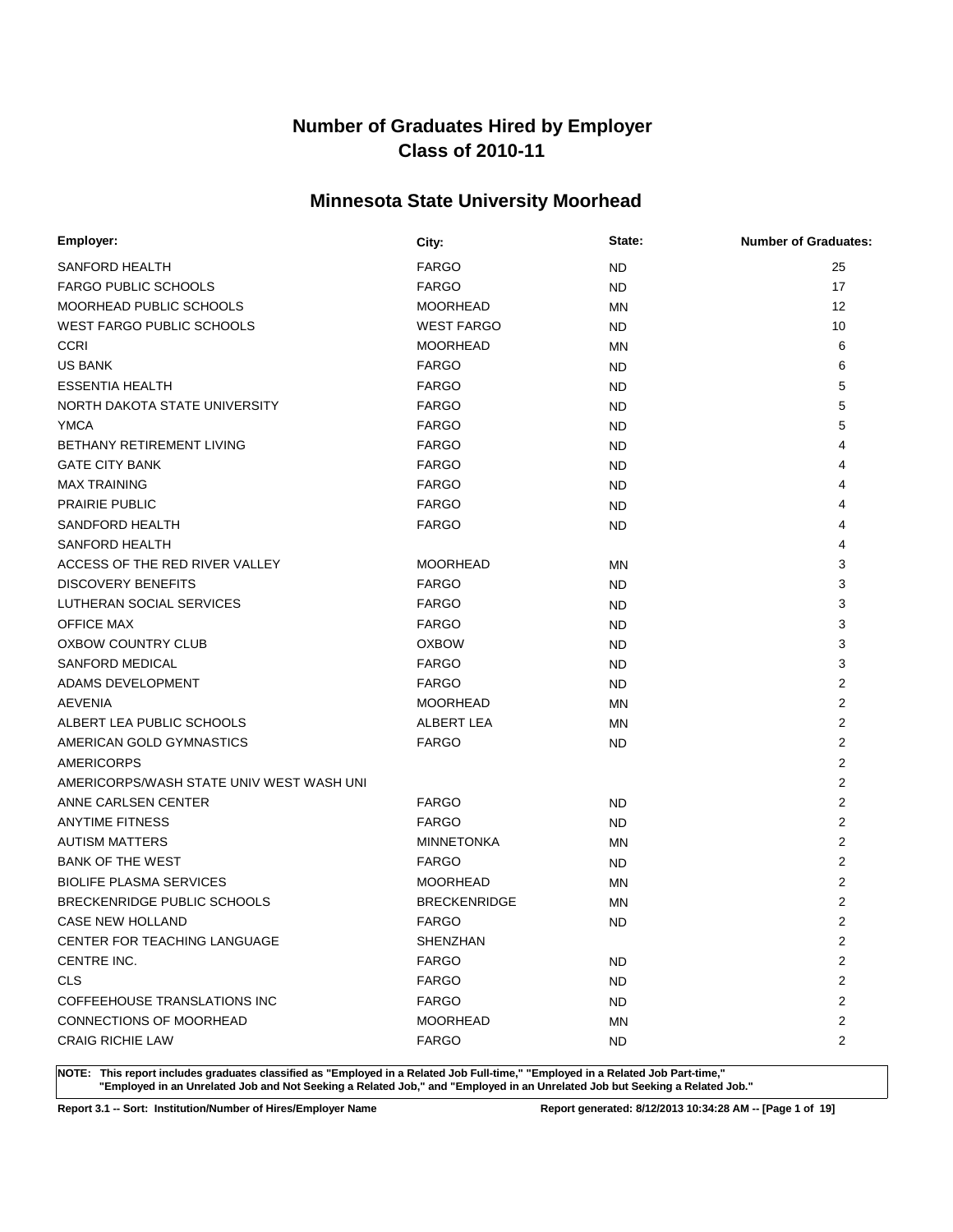# **Minnesota State University Moorhead**

| Employer:                                | City:                | State:    | <b>Number of Graduates:</b> |
|------------------------------------------|----------------------|-----------|-----------------------------|
| <b>CUSTOM REMODELERS INC.</b>            | LINO LAKES           | <b>MN</b> | $\overline{2}$              |
| <b>DBGR</b>                              | <b>FARGO</b>         | ND        | 2                           |
| DEX ONE                                  | <b>ROCHESTER</b>     | <b>MN</b> | $\overline{2}$              |
| <b>EAGLE CREEK SOFTWARE</b>              | <b>PIERRE</b>        | SD        | $\overline{2}$              |
| <b>FARGO THEATRE</b>                     | <b>FARGO</b>         | ND.       | $\overline{2}$              |
| <b>FDIC</b>                              | <b>FARGO</b>         | ND.       | 2                           |
| <b>FRASER CHILD CARE</b>                 | <b>FARGO</b>         | ND.       | $\overline{2}$              |
| <b>HERBERGERS</b>                        |                      |           | 2                           |
| IBM                                      | <b>ROCHESTER</b>     | <b>MN</b> | $\overline{2}$              |
| <b>INTEGRITY WINDOWS</b>                 | <b>FARGO</b>         | ND        | $\overline{2}$              |
| <b>KELLY SERVICES</b>                    |                      |           | 2                           |
| LAKE AGASSIZ SPECIAL EDUCATION COOPERATI | <b>AUDUBON</b>       | MN        | 2                           |
| LAKE PARK AUDOBON PUBLIC SCHOOLS         | <b>LAKE PARK</b>     | <b>MN</b> | 2                           |
| LI'L BLOOMERS                            | <b>FARGO</b>         | ND.       | $\overline{2}$              |
| <b>MAURICES</b>                          | <b>BILLINGS</b>      | MT        | $\overline{2}$              |
| MINNESOTA STATE FAIR                     | ST. PAUL             | MN        | 2                           |
| <b>MOLYCORP</b>                          | <b>MOUNTAIN PASS</b> | CA        | $\overline{2}$              |
| MOORHEAD POLICE DEPARTMENT               | <b>MOORHEAD</b>      | MN        | 2                           |
| MOSCOW PUBLIC SCHOOLS                    | <b>MOSCOW</b>        | ID        | $\overline{2}$              |
| <b>MSUM</b>                              | <b>MOORHEAD</b>      | MN        | $\overline{2}$              |
| NORTH BORDER PUBLIC SCHOOL               | WALHALLA             | ND.       | $\overline{2}$              |
| OSAKIS PUBLIC SCHOOL                     | <b>OSAKIS</b>        | MN        | $\overline{2}$              |
| <b>PAYLESS</b>                           | <b>MOORHEAD</b>      | <b>MN</b> | 2                           |
| <b>PLAINS ART MUSEUM</b>                 | <b>FARGO</b>         | ND.       | $\overline{2}$              |
| POLK COUNTY PUBLIC HEALTH                | <b>CROOKSTON</b>     | <b>MN</b> | $\overline{2}$              |
| PRAIRIE ST. JOHN'S                       | <b>FARGO</b>         | ND.       | $\overline{2}$              |
| PRIDE COLLECTIVE                         | <b>MOORHEAD</b>      | MN        | 2                           |
| RENAISSANCE ACADEMY                      | <b>KANSAS CITY</b>   | <b>MO</b> | $\overline{2}$              |
| ROURKE ART MUSEUM                        | <b>MOORHEAD</b>      | MN        | 2                           |
| SANDFORD                                 | <b>FARGO</b>         | ND.       | 2                           |
| <b>SCHEELS ALL SPORTS</b>                | <b>FARGO</b>         | ND        | 2                           |
| <b>ST. CLOUD HOSPITAL</b>                | ST. CLOUD            | <b>MN</b> | 2                           |
| <b>TARGET CORPORATION</b>                | <b>MINNEAPOLIS</b>   | MN        | $\overline{2}$              |
| <b>TITAN MACHINERY</b>                   | <b>WEST FARGO</b>    | <b>ND</b> | $\overline{2}$              |
| UPWARD BOUND                             | <b>GRAND RAPIDS</b>  | ΜN        | $\overline{2}$              |
| <b>VENTURE BANK</b>                      |                      |           | $\overline{c}$              |
| <b>VISIONBANKS</b>                       | <b>FARGO</b>         | <b>ND</b> | $\overline{2}$              |
| <b>WAYZATA PUBLIC SCHOOLS</b>            | WAYZATA              | ΜN        | $\overline{c}$              |
| <b>WELLS FARGO BANK</b>                  | <b>GRAND FORKS</b>   | ND.       | $\overline{c}$              |
| WEST FARGO HOCKEY ASSOCITATION           | <b>WEST FARGO</b>    | ND.       | $\overline{c}$              |

**NOTE: This report includes graduates classified as "Employed in a Related Job Full-time," "Employed in a Related Job Part-time," "Employed in an Unrelated Job and Not Seeking a Related Job," and "Employed in an Unrelated Job but Seeking a Related Job."**

**Report 3.1 -- Sort: Institution/Number of Hires/Employer Name Report generated: 8/12/2013 10:34:29 AM -- [Page 2 of 19]**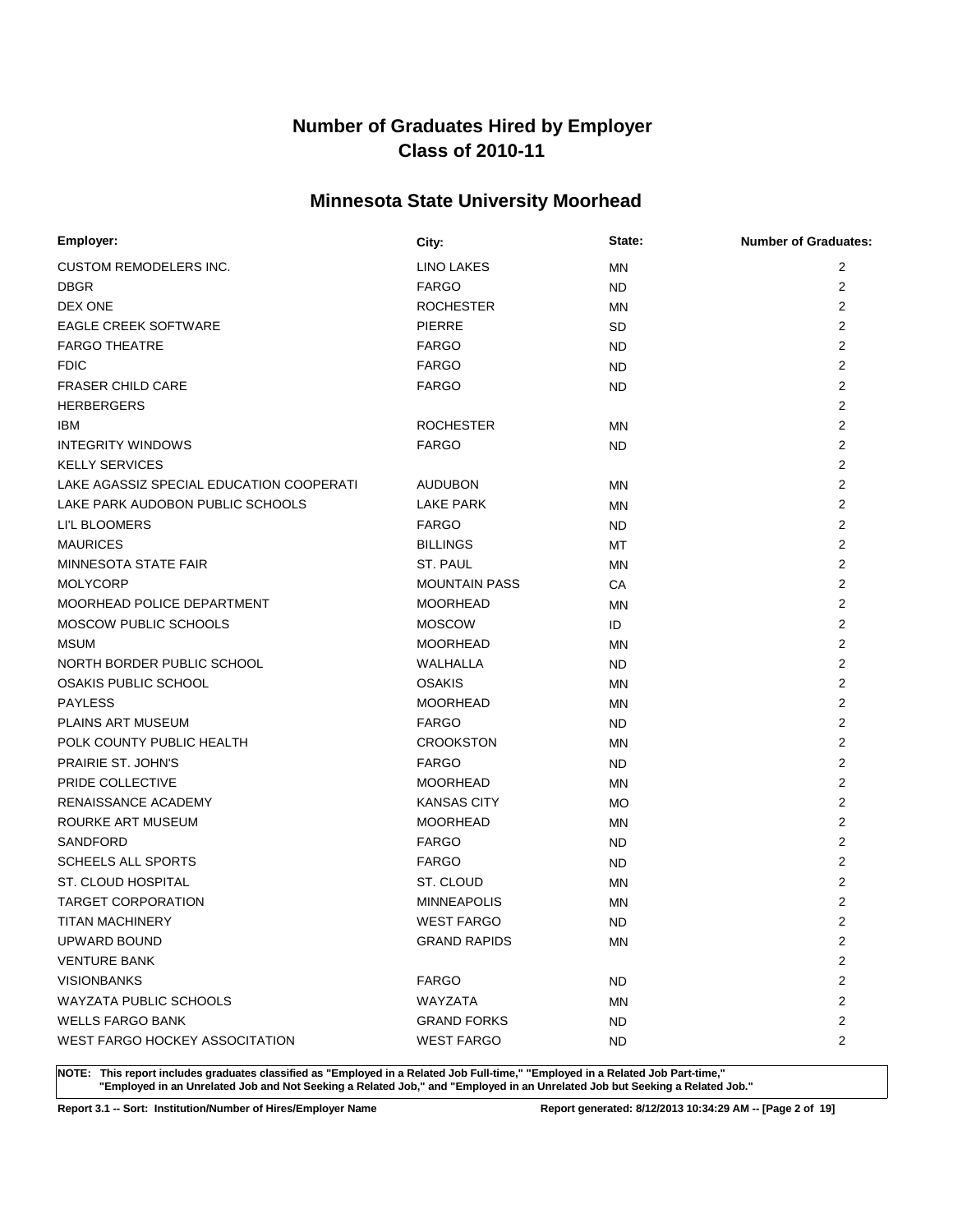# **Minnesota State University Moorhead**

| Employer:                                | City:               | State:    | <b>Number of Graduates:</b> |
|------------------------------------------|---------------------|-----------|-----------------------------|
| WIN-E-MAC PUBLIC SCHOOLS                 | <b>ERSKINE</b>      | <b>MN</b> | 2                           |
| YAY ADVERTISING                          | RALEIGH             | NC.       | 2                           |
| <b>YWCA</b>                              | <b>FARGO</b>        | ND        | 2                           |
| ЗM                                       | <b>HUTCHINSON</b>   | MN        | 1                           |
| 7TH DISTRICT MINNESOTA JUDICIAL BRANCH   | <b>MOORHEAD</b>     | MN        |                             |
| ABOVE AND BEYOND CHIROPRACTIC            | <b>FARGO</b>        | ND        |                             |
| ABSOLUTE MARKETING GROUP                 | <b>MOORHEAD</b>     | MN        |                             |
| <b>ACCESS AMERICA TRANSPORT</b>          | <b>MINNEAPOLIS</b>  | MN        |                             |
| ACCESS OF THE RED RIVER                  | <b>MOORHEAD</b>     | <b>MN</b> |                             |
| ACCESS RED RIVER VALLEY                  | <b>FARGO</b>        | ND        |                             |
| ADA - BORUP PUBLIC SCHOOLS               |                     |           |                             |
| ADVANTAGE SALES AND MARKETING            |                     |           |                             |
| <b>AEGON</b>                             | <b>CEDAR RAPIDS</b> | IA        |                             |
| ALERUS FINANCIAL                         | <b>FARGO</b>        | <b>ND</b> |                             |
| ALLINA MEDICAL CLINIC                    | <b>COON RAPIDS</b>  | <b>MN</b> |                             |
| ALPHAY BIOTECHNOLOGY CORPORATION         |                     |           |                             |
| <b>ALTRU HOSPITAL</b>                    | <b>GRAND FORKS</b>  | <b>ND</b> |                             |
| AMEC                                     |                     | <b>NM</b> |                             |
| AMERICAN CLASSIC BALLROOM                | <b>CHANHASSEN</b>   | MN        |                             |
| AMERICAN FEDERAL BANK                    |                     |           |                             |
| AMERIPRIZE FINANCIAL                     | <b>MINNEAPOLIS</b>  | MN        |                             |
| ANGUS-PALM                               | <b>WATERTOWN</b>    | SD        |                             |
| ANNE CARLSON CENTER                      | <b>FARGO</b>        | ND        |                             |
| ANOKA RAMSEY COMMUNITY COLLEGE           | <b>COON RAPIDS</b>  | MN        |                             |
| ARBOR PARK ASSISTED LIVING               | <b>MOORHEAD</b>     | <b>MN</b> |                             |
| ARLINGTON HOUSE SHETTER                  | <b>MINNEAPOLIS</b>  | <b>MN</b> |                             |
| ARROW ELECTRONICS                        | <b>EDEN PRAIRIE</b> | MN        |                             |
| ARVADO DIGITAL SERVICES                  | <b>MOORHEAD</b>     | ΜN        |                             |
| ARVATO DIGITAL SERVICES                  | <b>FARGO</b>        | ND        |                             |
| ARVIG COMMUNICATION SYSTEMS              | <b>PERHAM</b>       | <b>MN</b> |                             |
| ASHBY PUBLIC SCHOOL                      | <b>ASHBY</b>        | MN        |                             |
| <b>ASHLEY FURNITURE</b>                  |                     |           |                             |
| ASPIRUS WAUSAU HOSPITAL                  | WAUSAU              | WI        |                             |
| ASSEMBLY OF GOD CHURCH                   |                     | IA        | 1                           |
| ASSOCIATION OF FUNDRAISING PROFESSIONALS | <b>FARGO</b>        | ND.       | $\mathbf 1$                 |
| AT&T                                     | <b>MINNEAPOLIS</b>  | MN        |                             |
| AUGUSTANNA NURSING HOME                  | <b>DULUTH</b>       | MN        |                             |
| AUSTIN PUBLIC SCHOOLS                    | <b>AUSTIN</b>       | ΜN        |                             |
| <b>BADLANDS HUMAN SERVICES</b>           | <b>DICKINSON</b>    | ND.       |                             |
| <b>BANK OF THE WEST</b>                  | <b>FAROG</b>        | ND.       | 1                           |

**NOTE: This report includes graduates classified as "Employed in a Related Job Full-time," "Employed in a Related Job Part-time," "Employed in an Unrelated Job and Not Seeking a Related Job," and "Employed in an Unrelated Job but Seeking a Related Job."**

**Report 3.1 -- Sort: Institution/Number of Hires/Employer Name Report generated: 8/12/2013 10:34:29 AM -- [Page 3 of 19]**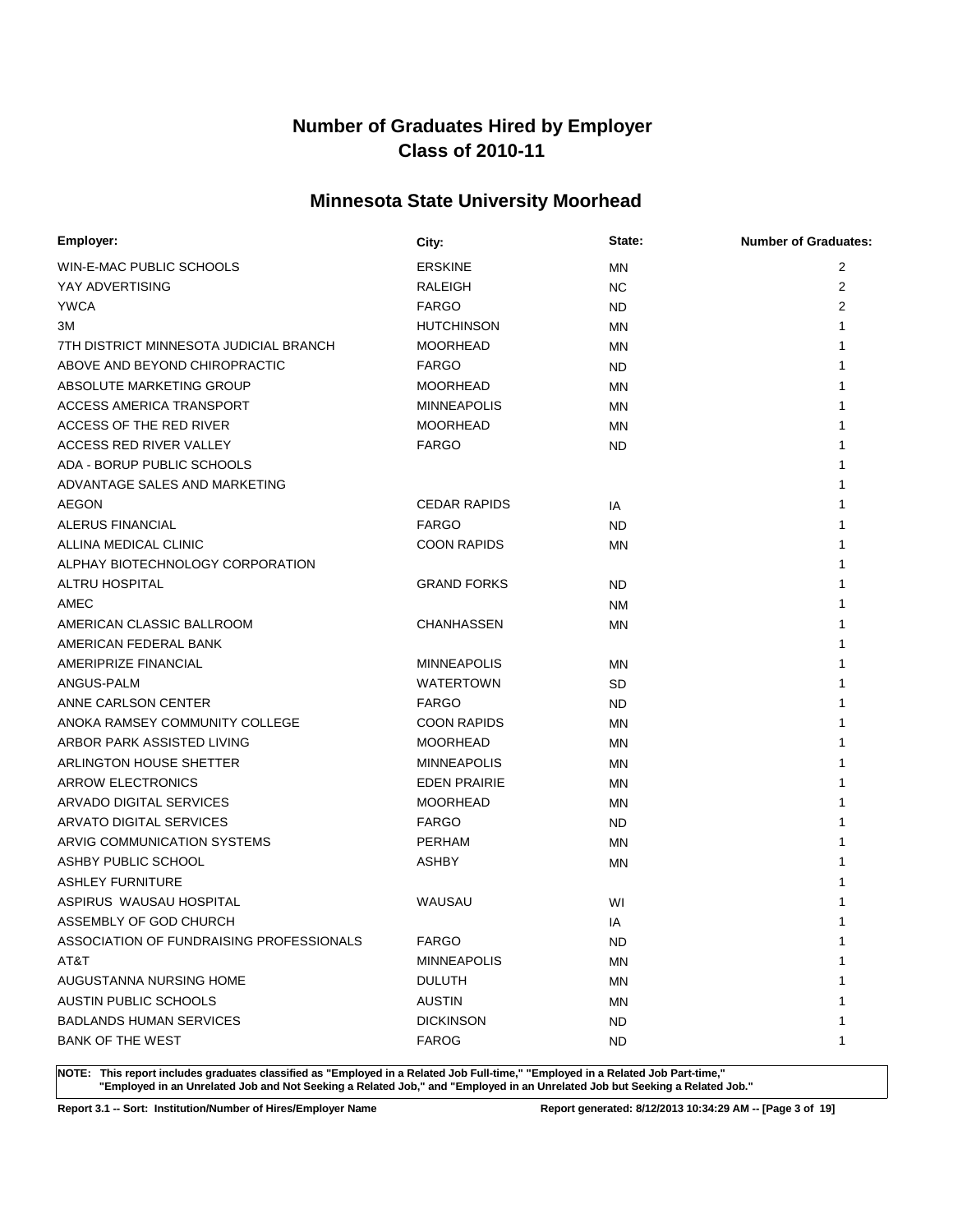# **Minnesota State University Moorhead**

| Employer:                                     | City:                    | State:    | <b>Number of Graduates:</b> |
|-----------------------------------------------|--------------------------|-----------|-----------------------------|
| <b>BARNES &amp; NOBLE</b>                     | <b>FARGO</b>             | ND.       | 1                           |
| BARNESVILLE RECORD REVIEW                     | <b>BARNESBILLE</b>       | ΜN        | 1                           |
| <b>BBBS OF THE VILLAGE</b>                    | <b>FAROG</b>             | ND.       |                             |
| <b>BEMIDJI PIONEER</b>                        | <b>FARGO</b>             | ND.       |                             |
| <b>BEMIDJI PUBLIC SCHOOL</b>                  | <b>BEMIDJI</b>           | <b>MN</b> |                             |
| <b>BEMIDJI PUBLIC SCHOOLS</b>                 | <b>BEMIDJI</b>           | ΜN        |                             |
| <b>BEMIDJI REGIONAL INTERDISTRICT COUNCIL</b> | <b>BEMIDJI</b>           | ΜN        |                             |
| BEYOND BOUNDARIES THERAPY SERVICES            | <b>FARGO</b>             | ND.       |                             |
| <b>BHG NEWS SERVICE</b>                       | WASHBURN                 | ND.       |                             |
| <b>BIG STONE THERAPY</b>                      | <b>ORTONVILLE</b>        | ΜN        |                             |
| <b>BIOLIFE PLASMA SERVICES</b>                | <b>FAROG</b>             | ND.       |                             |
| <b>BISMARCK PUBLIC SCHOOLS</b>                | <b>BISMARCK</b>          | ND.       |                             |
| <b>BLISS EVENTS &amp; WEDDINGS</b>            | <b>FARGO</b>             | ND.       |                             |
| <b>BLUE SKY INK</b>                           | <b>DETROIT LAKES</b>     | ΜN        |                             |
| <b>BNSF RAILROAD</b>                          | <b>DILWORTH</b>          | ΜN        |                             |
| <b>BOBCAT</b>                                 | <b>DEVILS LAKE</b>       | ND.       |                             |
| BOBCAT COMPANY                                | <b>GWINNER</b>           | ND        |                             |
| <b>BOBCAT COMPANY</b>                         | <b>WEST FARGO</b>        | <b>ND</b> |                             |
| <b>BOERTH'S GALLERY</b>                       | <b>FARGO</b>             | ND.       |                             |
| BOHNENKAMP CONSTRUCTION                       | <b>GWINNER</b>           | ND.       |                             |
| BOTTIEAU COUNTY SOCIAL SERVICES               | <b>BOTTINEAU</b>         | ND.       |                             |
| <b>BRAINERD PUBLIC SCHOOLS</b>                | <b>BRAINERD</b>          | ΜN        |                             |
| <b>BRANDON PUBLIC SCHOOLS</b>                 | <b>BRANDON</b>           | ΜN        |                             |
| <b>BRIDGE BUILDERS</b>                        |                          | AL        |                             |
| <b>BRIDGES CARE CENTER</b>                    | ADA                      | ΜN        |                             |
| <b>BRIDGET ROTH PHOTOGRAPHY</b>               | <b>FARGO</b>             | ND.       |                             |
| <b>BRIGHT HORIZONA</b>                        | <b>ARLINGTON HEIGHTS</b> | IL.       |                             |
| <b>BROADCAST MEDIA</b>                        | <b>FARGO</b>             | ND.       |                             |
| <b>BROWN COLLEGE</b>                          | <b>MINNEAPOLIS</b>       | ΜN        |                             |
| <b>BRUSHES END</b>                            | <b>MOORHEAD</b>          | MN        |                             |
| <b>BTD MANUFACTURING</b>                      | <b>DETROIT LAKES</b>     | ΜN        |                             |
| <b>BUILDING RESTORATION INC.</b>              | ST. PAUL                 | ΜN        |                             |
| <b>BURLINGTON NORTHERN RAILROAD</b>           | <b>GRAND FORKS</b>       | ND        |                             |
| BURNSVILLE EAGAN SAVAGE PUBLIC SCHOOLS        | <b>BURNSVILLE</b>        | MN        | 1                           |
| CAMBRIDGE MIDDLE SCHOOL                       | CAMBRIDGE                | ΜN        | 1                           |
| <b>CAMP TOWANDA</b>                           |                          | PA        |                             |
| CAMPBELL-TINTAH PUBLIC SCHOOLS                |                          |           |                             |
| CAMPBELL-TINTAH PUBLIC SCHOOLS                | CAMPBELL                 | ΜN        |                             |
| <b>CAPTURE STUDIOS</b>                        | <b>MINNEAPOLIS</b>       | ΜN        |                             |
| CARGILL                                       | <b>IDAHO FALLS</b>       | ID        | 1                           |

**NOTE: This report includes graduates classified as "Employed in a Related Job Full-time," "Employed in a Related Job Part-time," "Employed in an Unrelated Job and Not Seeking a Related Job," and "Employed in an Unrelated Job but Seeking a Related Job."**

**Report 3.1 -- Sort: Institution/Number of Hires/Employer Name Report generated: 8/12/2013 10:34:29 AM -- [Page 4 of 19]**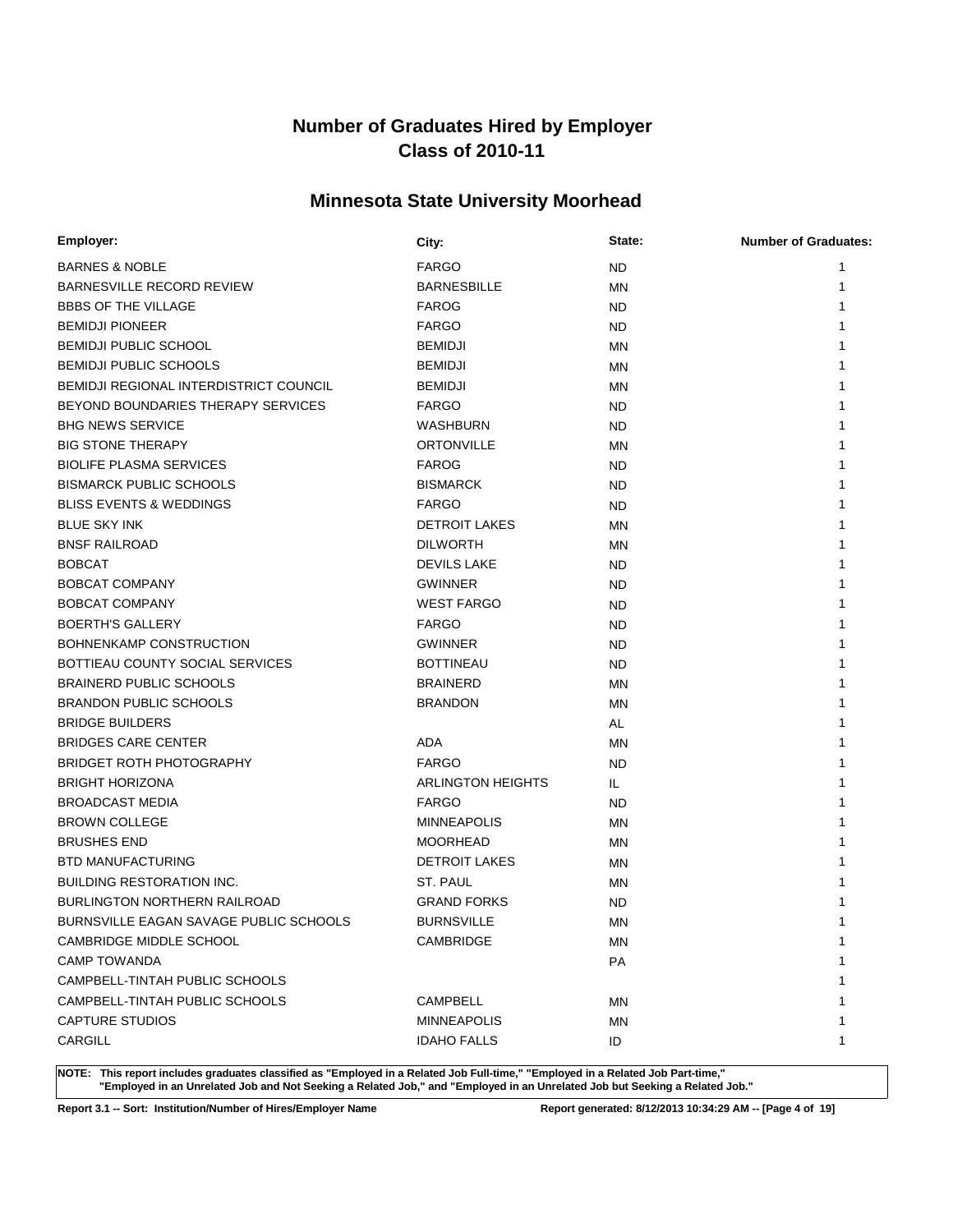# **Minnesota State University Moorhead**

| Employer:                              | City:                   | State:    | <b>Number of Graduates:</b> |
|----------------------------------------|-------------------------|-----------|-----------------------------|
| CARGILL                                | <b>FARGO</b>            | <b>ND</b> | 1                           |
| <b>CARGILL</b>                         | <b>SPIRITWOOD</b>       | ND        | 1                           |
| <b>CARGILL MALT</b>                    | <b>SPIRITWOOD</b>       | ND        |                             |
| <b>CARIBOU COFFEE</b>                  | <b>FARGO</b>            | ND        |                             |
| <b>CARLSON HIGHLAND</b>                | <b>FERGUS FALLS</b>     | MN        |                             |
| <b>CARRINGTON PUBLIC SCHOOLS</b>       | <b>CARRINGTON</b>       | ND.       |                             |
| CARSFORSALE.COM                        |                         |           |                             |
| <b>CARTWRIGHT ELEM SCHOOL</b>          | <b>PHOENIX</b>          | AZ        |                             |
| <b>CASHWISE VIDEO</b>                  | <b>FARGO</b>            | ND        |                             |
| <b>CASINO ENTERPRISE</b>               | <b>FARGO</b>            | ND        |                             |
| CASINO ENTERPRISE MANAGEMENT MAGAZINE  | <b>FARGO</b>            | ND.       |                             |
| CATERPILLAR INC.                       | <b>WEST FARGO</b>       | ND.       |                             |
| CATHOLIC CHARITIES                     | <b>FARGO</b>            | <b>ND</b> |                             |
| CAVALIER COUNTY MEMORIAL HOSPITAL      | LANGDON                 | ND        |                             |
| <b>CENTER INC</b>                      | <b>FARGO</b>            | ND        |                             |
| CENTRAL PUBLIC SCHOOLS                 | NORWOOD YOUNG AMERI     | MN        |                             |
| <b>CENTRE</b>                          | <b>FARGO</b>            | ND        |                             |
| CENTRE, INC.                           | <b>FARGO</b>            | ND        |                             |
| <b>CH ROBINSON</b>                     | <b>FARGO</b>            | <b>ND</b> |                             |
| <b>CHEINE</b>                          | <b>EDEN PRAIRIE</b>     | <b>MN</b> |                             |
| CHERNE CONTRACTING CORP                | <b>EDEN PRAIRIE</b>     | <b>MN</b> |                             |
| <b>CHIANTI GRILL</b>                   | <b>BURNSVILLE</b>       | ΜN        |                             |
| CIGNA BEHAVIOR HEALTH                  | <b>ST PAUL</b>          | ΜN        |                             |
| CIRCLE OF LIFE ACADEMY                 | <b>WHITE EARTH</b>      | <b>MN</b> |                             |
| CIRCLE OF NATIONS SCHOOL               | <b>WAHPETON</b>         | ND.       |                             |
| <b>CITY OF DICKINSON</b>               | <b>DICKINSON</b>        | ND        |                             |
| CITY OF FARGO                          | <b>FAROG</b>            | ND.       |                             |
| <b>CITY OF MOORHEAD</b>                | <b>MOORHEAD</b>         | MN        |                             |
| CITY OF WILLISTON POLICE DEPARTMENT    | <b>WILLISTON</b>        | ND.       |                             |
| <b>CLAY-WILKIN HEAD START</b>          | <b>MOORHEAD</b>         | <b>MN</b> |                             |
| CLOQUET PUBLIC SCHOOLS                 | <b>CLOQUET</b>          | MN        |                             |
| <b>CLOVER PARK PUBLIC SCHOOL</b>       | LAKEWOOD                | WA        |                             |
| <b>CLOVERDALE FOODS</b>                | <b>MANDAN</b>           | <b>ND</b> |                             |
| <b>COLE RYG PHOTOGRAPHY</b>            | <b>MANKATO</b>          | MN        | 1                           |
| COLLE & MCVOY                          | <b>MINNEAPOLIS</b>      | ΜN        | 1                           |
| COLLEGE OF ST SCHOLASTICA              | <b>DULUTH</b>           | MN        |                             |
| <b>COLLIER COUNTY PUBLIC SCHOOL</b>    | <b>NAPLES</b>           | FL.       |                             |
| <b>COLUMBIA HEIGHTS PUBLIC SCHOOLS</b> | <b>COLUMBIA HEIGHTS</b> | <b>MN</b> |                             |
| COMMONWEALTH FINANCIAL NETWORK         |                         |           |                             |
| COMMUNITY HEALTH PARTNERSHIP           | <b>MENOMONIE</b>        | WI        | 1                           |

**NOTE: This report includes graduates classified as "Employed in a Related Job Full-time," "Employed in a Related Job Part-time," "Employed in an Unrelated Job and Not Seeking a Related Job," and "Employed in an Unrelated Job but Seeking a Related Job."**

**Report 3.1 -- Sort: Institution/Number of Hires/Employer Name Report generated: 8/12/2013 10:34:29 AM -- [Page 5 of 19]**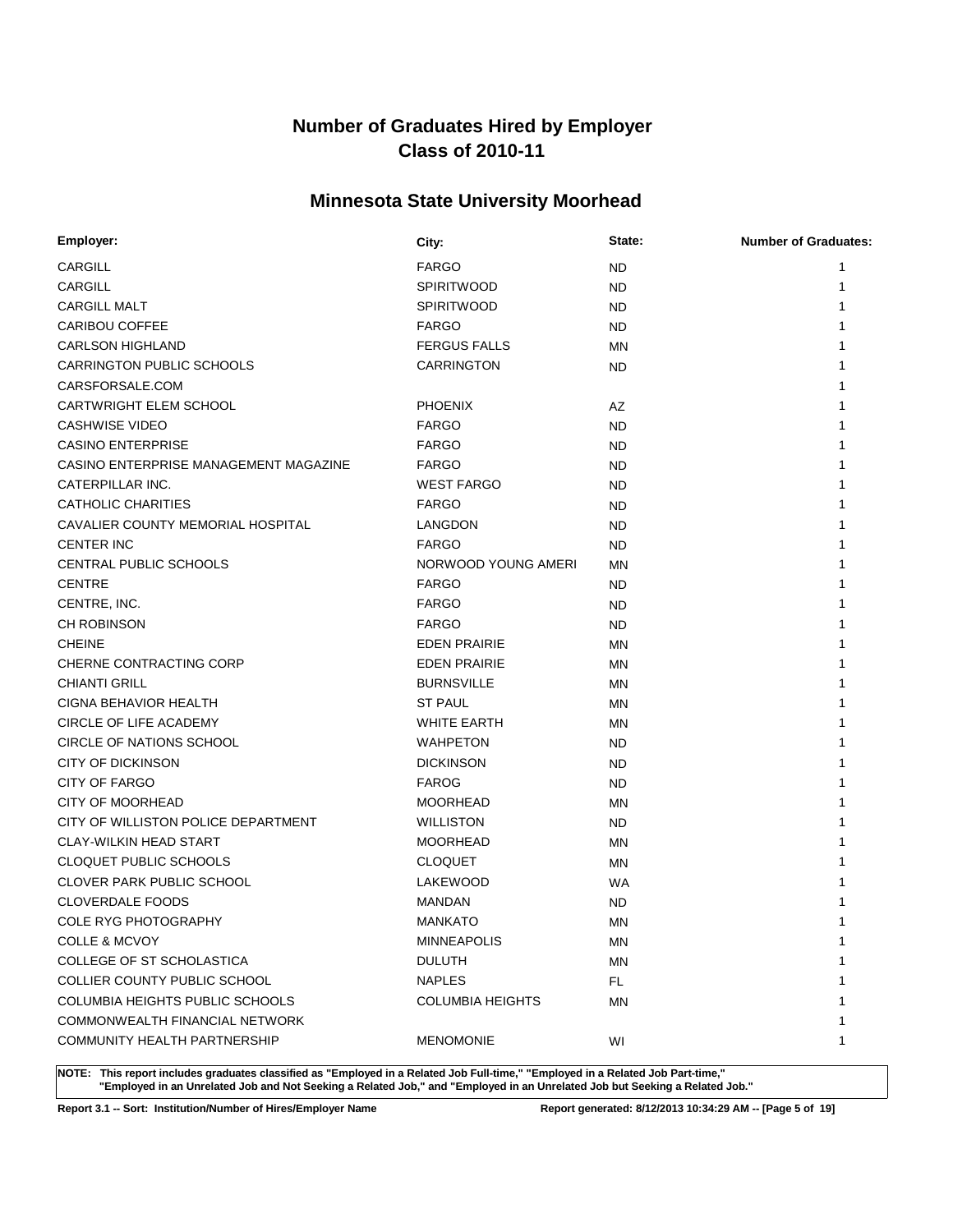# **Minnesota State University Moorhead**

| Employer:                                      | City:                   | State:    | <b>Number of Graduates:</b> |
|------------------------------------------------|-------------------------|-----------|-----------------------------|
| <b>COMMUNITY LIVING SERVICES</b>               | <b>FARGO</b>            | ND.       |                             |
| <b>COMSTOCK CONSTRUCTION</b>                   | <b>FARGO</b>            | <b>ND</b> | 1                           |
| CONCORDIA COBBER KIDS                          | <b>MOORHEAD</b>         | <b>MN</b> |                             |
| <b>CONNECTIONS</b>                             | <b>MOORHEAD</b>         | MN        |                             |
| COOPERSTOWN MEDICAL CENTER                     | <b>COOPERSTOWN</b>      | ND.       |                             |
| <b>CORNERSTON</b>                              | <b>FARGO</b>            | ND.       |                             |
| <b>CPAP STORE</b>                              | <b>FARGO</b>            | ND.       |                             |
| <b>CRAFTS DIRECT</b>                           | ST. CLOUD               | MN        |                             |
| <b>CREATIVE CARE FOR REACHING INDEPENDENCE</b> | <b>MOORHEAD</b>         | MN        |                             |
| <b>CREATIVE LEARNING CHILDCARE</b>             | <b>WEST FARGO</b>       | ND.       |                             |
| <b>CROOKSTON PUBLIC SCHOOLS</b>                | <b>CROOKSTON</b>        | <b>MN</b> |                             |
| <b>CROSS COUNTRY COURIER</b>                   | <b>FARGO</b>            | ND.       |                             |
| <b>CUSTER STATE PARK</b>                       | <b>CUSTER</b>           | SD.       |                             |
| DACOTAH FOUNDATION                             |                         |           |                             |
| DAKOTA BOYS & GIRLS RANGE                      | <b>FARGO</b>            | <b>ND</b> |                             |
| DAKOTA BOYS AND GIRLS RANCH                    | <b>FARGO</b>            | ND.       |                             |
| DAKOTA BOYS GIRLS RANCH                        | <b>FARGO</b>            | <b>ND</b> |                             |
| DAKOTA BOYS RANCH                              | <b>FARGO</b>            | <b>ND</b> |                             |
| <b>DAKOTA FENCE</b>                            | <b>FARGO</b>            | <b>ND</b> |                             |
| <b>DAKOTA MONTESSORI</b>                       | <b>FARGO</b>            | ND.       |                             |
| DAKOTA OROFACIAL MYOLOGY                       | <b>FARGO</b>            | ND.       |                             |
| <b>DAKTRONICS</b>                              |                         |           |                             |
| DANA HOLSCHER                                  | <b>FARGO</b>            | ND.       |                             |
| DAN'S SUPERMARKET                              | <b>BISMARCK</b>         | ND.       |                             |
| DAVENPORT, EVANS, HURWITZ, AND SMITH LLP       | SIOUX FALLS             | SD        |                             |
| DAVE'S SOUTHSIDE TAP                           | <b>MOORHEAD</b>         | MN        |                             |
| DAWA SOLUTIONS GROUP                           | <b>WILLISTON</b>        | ND.       |                             |
| DEER RIVER PUBLIC SCHOOLS                      |                         |           |                             |
| DEFENSE AUDIT ASSOCIATINO                      | <b>MINNEAPOLIS</b>      | MN        |                             |
| DEPARTMENT OF DEFENSE CAMP LEJEUNE             | <b>CAMP LEJEUNE</b>     | NC.       |                             |
| DEPARTMENT OF NANOTECHNOLOGY                   | <b>FARGO</b>            | ND.       |                             |
| <b>DESIGN RANGERS</b>                          | <b>COLORADO SPRINGS</b> | CO        |                             |
| DETECTION DOGS INC                             | <b>BARNESVILLE</b>      | ΜN        |                             |
| <b>DETROIT LAKES PUBLIC SCHOOL</b>             | <b>DETROIT LAKES</b>    | ΜN        | 1                           |
| DETROIT LAKES TRIBUNE                          | <b>DETROIT LAKES</b>    | ΜN        | 1                           |
| DICKINSON PUBLIC SCHOOLS                       | <b>DICKINSON</b>        | ND.       |                             |
| DIGI KEY CORP                                  |                         |           |                             |
| <b>DIGIKEY</b>                                 | THIEF RIVER FALS        | ΜN        |                             |
| DILWORTH GLYNDON FELTON ELEM SCHOOLS           | <b>DILWORTH</b>         | ΜN        | 1                           |
| DILWORTH GLYNDON FELTON PUBLIC SCHOOLS         | <b>DILWORTH</b>         | ΜN        | 1                           |

**NOTE: This report includes graduates classified as "Employed in a Related Job Full-time," "Employed in a Related Job Part-time," "Employed in an Unrelated Job and Not Seeking a Related Job," and "Employed in an Unrelated Job but Seeking a Related Job."**

**Report 3.1 -- Sort: Institution/Number of Hires/Employer Name Report generated: 8/12/2013 10:34:29 AM -- [Page 6 of 19]**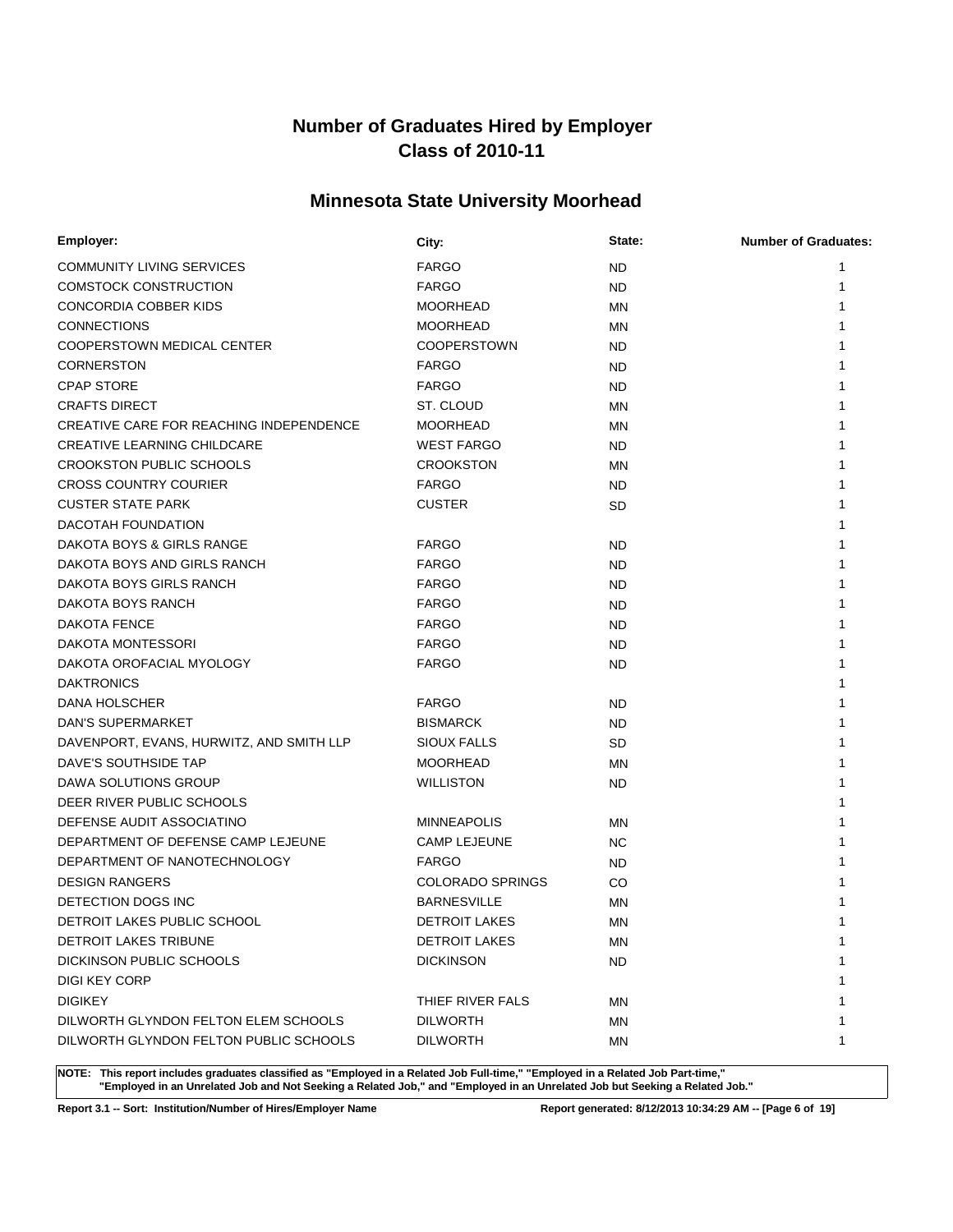# **Minnesota State University Moorhead**

| Employer:                                | City:                | State:    | <b>Number of Graduates:</b> |
|------------------------------------------|----------------------|-----------|-----------------------------|
| <b>DISTRICT 564</b>                      | THEIF RIVER FALLS    | ΜN        | 1                           |
| DIVINE HOME CARE                         | LITCHFIELD           | <b>MN</b> | 1                           |
| <b>DIVINE HOUSE</b>                      | <b>MOORHEAD</b>      | MN        |                             |
| DL JONES CONSTRUCTION                    | <b>FARGO</b>         | ND.       |                             |
| DOOLEYS PETROLEUM                        | <b>MURDOCK</b>       | ΜN        |                             |
| DOUGLAS COUNTY HOSPITAL                  | ST CLOUD             | <b>MN</b> |                             |
| <b>EAPC ARCHITECTS</b>                   | <b>MINOT</b>         | ND.       |                             |
| <b>EARLY YEARS ENRICHMENT CENTER</b>     | <b>MOORHEAD</b>      | <b>MN</b> |                             |
| EASTER SEALS GOODWILL ND INC.            |                      |           |                             |
| <b>EDMORE HIGH SCHOOL</b>                | <b>EDMORE</b>        | ND.       |                             |
| <b>EGERTON PUBLIC SCHOOLS</b>            | <b>EDGERTON</b>      | ΜN        |                             |
| <b>EICM SERVICES</b>                     | <b>BUTTE</b>         | МT        |                             |
| ELCA BOARD OF PENSIONS                   | <b>MINNEAPOLIS</b>   | ΜN        |                             |
| ELL PARAPROFESSIONALS                    | <b>RED WING</b>      | MN        |                             |
| <b>ENRICHMENT GARDEN</b>                 | <b>BISMARCK</b>      | ND.       |                             |
| <b>ENROLLMENT SERVICE SPECIALIST</b>     | WAHPETON             | ND.       |                             |
| EPIPHANY CATHOLIC SCHOOL                 | <b>COON RAPIDS</b>   | ΜN        |                             |
| <b>ERVIN WELL COMPANY</b>                | <b>OLIVIA</b>        | MN        |                             |
| <b>ESSENTIA HEALTH</b>                   | <b>DETROIT LAKES</b> | MN        |                             |
| <b>ESSENTIA HEALTH</b>                   | <b>PARK RAPIDS</b>   | <b>MN</b> |                             |
| <b>ESTEM PUBLIC CHARTER SCHOOLS</b>      | LITTLE ROCK          | AR        |                             |
| <b>EVENTIDE</b>                          | <b>MOORHEAD</b>      | <b>MN</b> |                             |
| <b>EVENTIS</b>                           | <b>PLYMONTH</b>      | MN        |                             |
| <b>EXCELSIOR CONSTRUCTION</b>            |                      |           |                             |
| <b>EXELON</b>                            | <b>MORRIS</b>        | IL.       |                             |
| <b>EXTREME BEVERAGE</b>                  | <b>NEW BRIGHTON</b>  | ΜN        |                             |
| <b>FAIRVIEW SOUTHDATE</b>                | <b>EDINA</b>         | MN        |                             |
| <b>FAITHFUL AND GOULD</b>                |                      |           |                             |
| <b>FARGO FORCE</b>                       | <b>FARGO</b>         | <b>ND</b> |                             |
| <b>FARGO PUBLIC SCHOOL</b>               | <b>FARGO</b>         | ND.       |                             |
| <b>FARGO YOUTH COMMISSIONER</b>          | <b>FARGO</b>         | <b>ND</b> |                             |
| FARGO YOUTH COMMISSION/BOYS AND GIRLS CL | <b>FARGO</b>         | <b>ND</b> |                             |
| FASTENAL CO.                             | <b>FERGUS FALLS</b>  | <b>MN</b> |                             |
| FASTENAL COMPANY                         | <b>BRANDON</b>       | <b>SD</b> |                             |
| FEDERAL GOVERNMENT                       |                      |           | 1                           |
| FELLOWSHIP OF CATHOLIC UNIV STUDENTS     |                      |           |                             |
| FERGUS FALLS AREA SPEC ED COOPERATIVE    | <b>FERGUS FALLS</b>  | ΜN        |                             |
| FERGUS FALLS AREA SPECIAL EDUCATION COOP | <b>FERGUS FALLS</b>  | ΜN        |                             |
| FERGUS FALLS PUBLIC SCHOOLS              | <b>FERGUS FALLS</b>  | ΜN        |                             |
| FHRA                                     | <b>FARGO</b>         | ND.       | 1                           |

**NOTE: This report includes graduates classified as "Employed in a Related Job Full-time," "Employed in a Related Job Part-time," "Employed in an Unrelated Job and Not Seeking a Related Job," and "Employed in an Unrelated Job but Seeking a Related Job."**

**Report 3.1 -- Sort: Institution/Number of Hires/Employer Name Report generated: 8/12/2013 10:34:29 AM -- [Page 7 of 19]**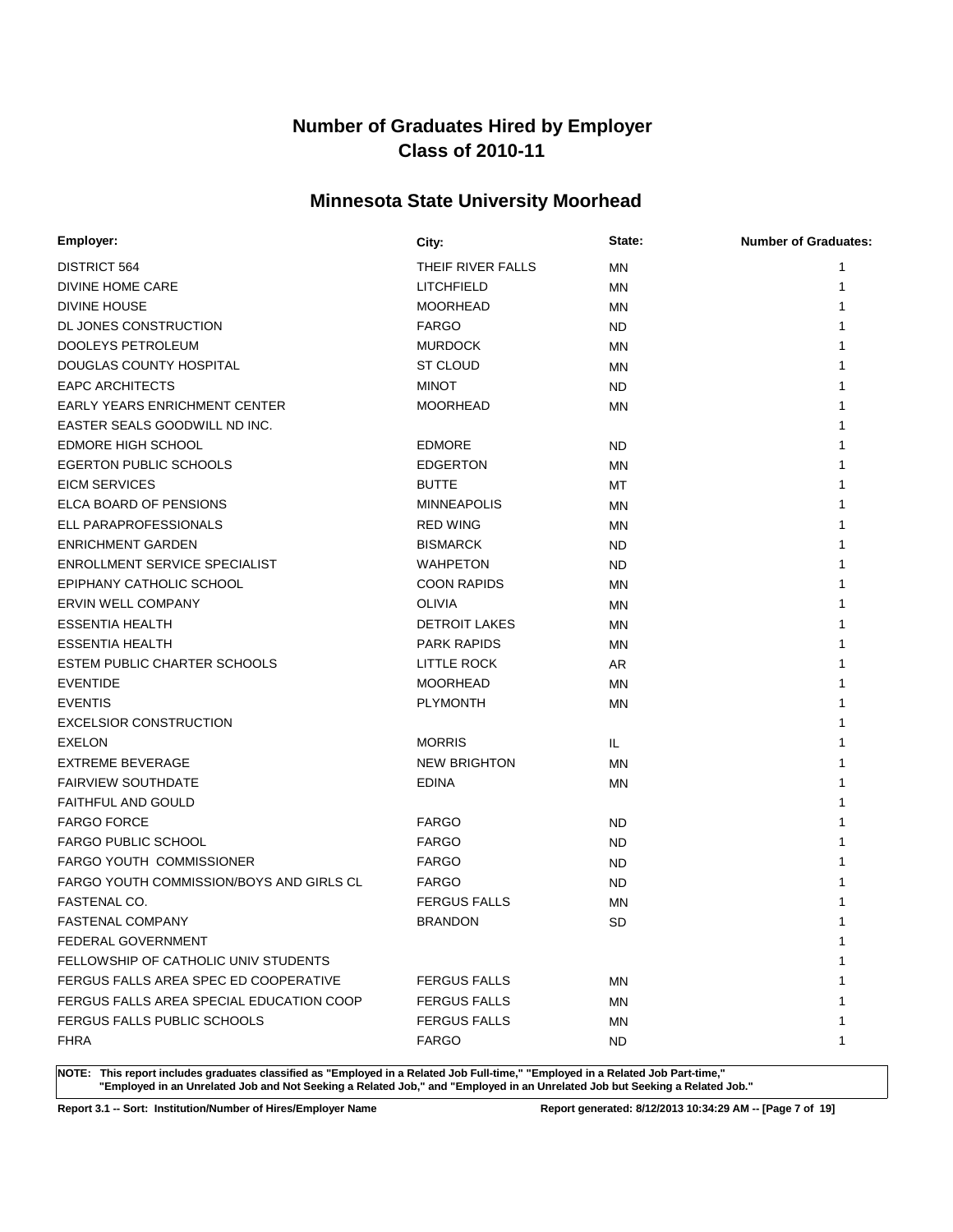# **Minnesota State University Moorhead**

| Employer:                                  | City:                   | State:    | <b>Number of Graduates:</b> |
|--------------------------------------------|-------------------------|-----------|-----------------------------|
| FIFTH THIRD BANK                           | <b>CHICAGO</b>          | IL.       | 1                           |
| FIRST INTERNATIONAL INSURACNE              |                         |           | 1                           |
| FIRST NATIONAL BANK                        | <b>MAHNOMEN</b>         | ΜN        | 1                           |
| <b>FM AMBULANCE</b>                        | <b>FARGO</b>            | ND.       |                             |
| <b>FOOD BROCKERAGE CO</b>                  | <b>FARGO</b>            | ND.       |                             |
| FOREST LAKE SCHOOL DISTRICT                | <b>FOREST LAKE</b>      | ΜN        |                             |
| <b>FOSTER COUNTY SOCIAL SERVICES</b>       | <b>CARRINGTON</b>       | ND.       |                             |
| <b>FOUNTAIN-FORT CARSON PUBLIC SCHOOLS</b> | <b>COLORADO SPRINGS</b> | CO        |                             |
| <b>FRAZEE VERGAS PUBLIC SCHOOLS</b>        | <b>FRAZEE</b>           | <b>MN</b> |                             |
| FREE ARTS OF MINNESOTA                     | <b>MINNEAPOLIS</b>      | ΜN        |                             |
| <b>FRESHWATER EDUCATION DISTRICT</b>       | WADENA                  | <b>MN</b> |                             |
| <b>FRIDAYS</b>                             | <b>BLOOMINGTON</b>      | ΜN        |                             |
| FRIENDSHIP, INC.                           | <b>FARGO</b>            | ND.       |                             |
| <b>GAMESTOP</b>                            | <b>MINNEAPOLIS</b>      | ΜN        |                             |
| <b>GATE CITY BANK</b>                      | <b>MOORHEAD</b>         | ΜN        |                             |
| <b>GATE CITY BANK</b>                      | <b>WEST FARGO</b>       | ND.       |                             |
| <b>GENERAL ELECTRIC</b>                    | <b>EDEN PRAIRIE</b>     | MN        |                             |
| <b>GLOBAL ACADEMY</b>                      | <b>MINNEAPOLIS</b>      | ΜN        |                             |
| GLOVE UNIVERSITY/ MINNESOTA SCHOOL FO BU   | <b>MINNEAPOLIS</b>      | MN        |                             |
| GOLDMARK PROPERTY MANAGEMENT               | <b>FARGO</b>            | ND.       |                             |
| <b>GOOD SAMARITAN SOCIETY</b>              | <b>CROSBY</b>           | ND.       |                             |
| <b>GRAHAM CONSTRUCTION</b>                 | <b>OMAHA</b>            | <b>NE</b> |                             |
| <b>GREAT PLAINS SOFTWARD</b>               | <b>SEATTLE</b>          | WA        |                             |
| <b>GREEN MILL</b>                          | <b>FARGO</b>            | ND.       |                             |
| <b>GRYGLA PUBLC SCHOOLS</b>                | <b>GRYGLA</b>           | MN        |                             |
| H <sub>2</sub> M                           | <b>FARGO</b>            | ND.       |                             |
| <b>HABILITATIVE SERVICES</b>               | <b>MARSHALL</b>         | ΜN        |                             |
| <b>HAIR SUCCESS NORTH</b>                  | <b>FARGO</b>            | ND.       |                             |
| <b>HARDIN HIGH SCHOOL</b>                  | <b>HARKIN</b>           | МT        |                             |
| <b>HARVEST CHRISTIAN SCHOOL</b>            |                         |           |                             |
| <b>HASTINGS PUBLIC SCHOOLS</b>             | <b>HASTINGS</b>         | ΜN        |                             |
| HD SUPPLY WATERWORKS                       | <b>ST. MICHAEL</b>      | MN        |                             |
| <b>HEALTHPARTBNERS RIVERWAY CLINIC</b>     | <b>ELK RIVER</b>        | ΜN        |                             |
| <b>HEARTLAND COMMUNITY ACTION AGENCY</b>   | <b>COSMOS</b>           | ΜN        | 1                           |
| HENNIPIN COUNTY PUBLIC WORKS               | <b>MINNEAPOLIS</b>      | ΜN        | 1                           |
| <b>HERITAGE HOMES</b>                      | <b>FARGO</b>            | ND.       |                             |
| HETTINGER POLICE DEPARTMENT                | <b>HETTINGER</b>        | ND.       |                             |
| <b>HI-HO RESTAURANT</b>                    | <b>FARGO</b>            | ND.       |                             |
| HILLCREST LUTHERAN SCHOOL                  | <b>HENNING</b>          | ΜN        |                             |
| HILLSBORO PUBLIC SCHOOLS                   | <b>HILLSBORO</b>        | ND.       | 1                           |

**NOTE: This report includes graduates classified as "Employed in a Related Job Full-time," "Employed in a Related Job Part-time," "Employed in an Unrelated Job and Not Seeking a Related Job," and "Employed in an Unrelated Job but Seeking a Related Job."**

**Report 3.1 -- Sort: Institution/Number of Hires/Employer Name Report generated: 8/12/2013 10:34:29 AM -- [Page 8 of 19]**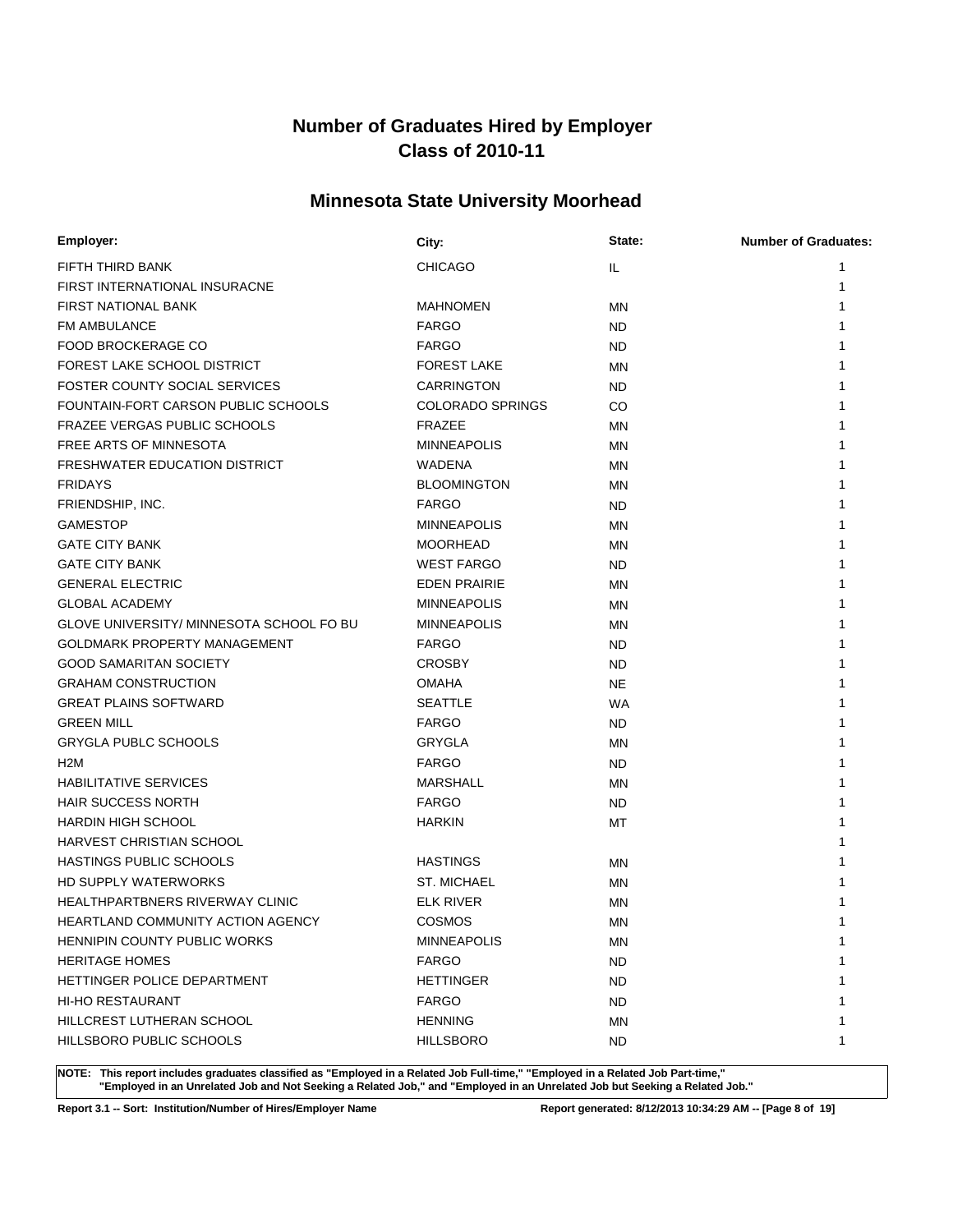# **Minnesota State University Moorhead**

| Employer:                                  | City:                | State:    | <b>Number of Graduates:</b> |
|--------------------------------------------|----------------------|-----------|-----------------------------|
| <b>HILTON GARDEN INN</b>                   | <b>FARGO</b>         | <b>ND</b> | 1                           |
| <b>HOPE LUTHERAN CHURCH</b>                | <b>FARGO</b>         | <b>ND</b> | 1                           |
| <b>HORACE MANN INSURANCE</b>               | <b>FARGO</b>         | <b>ND</b> |                             |
| <b>HORNBACHERS</b>                         | <b>FARGO</b>         | <b>ND</b> |                             |
| HORNBACHERS SOUTHGATE                      | <b>FARGO</b>         | ND        |                             |
| <b>HUMAN CARE SERVICES</b>                 | <b>BOSTON</b>        | МA        |                             |
| <b>IGLIUM LLC</b>                          | <b>NEW HOPE</b>      | <b>MN</b> |                             |
| INSTITUTE ENVIRONMENTAL HEALTH LABORATOR   |                      |           |                             |
| <b>INTEGREON</b>                           | <b>FARGO</b>         | <b>ND</b> |                             |
| INTERNATIONAL FOUNDATION OF EDUCATION      | ADDIS ABABA          |           |                             |
| INTERNATIONAL MARKETING SERVICES           | <b>FARGO</b>         | <b>ND</b> |                             |
| <b>INWORD HEALTH CARE</b>                  | <b>WIULTON</b>       | <b>CT</b> |                             |
| <b>IRONCLAD MARKETING</b>                  | <b>WEST FARGO</b>    | <b>ND</b> |                             |
| <b>ISANTI COUNTY FAMILY SERVICES</b>       | CAMBRIDGE            | <b>MN</b> |                             |
| <b>J &amp; R LIQUORS</b>                   | <b>FARGO</b>         | <b>ND</b> |                             |
| <b>JW MARRIOTT</b>                         |                      |           |                             |
| <b>JAMES BORGEN</b>                        | <b>MIOORHEAD</b>     | <b>MN</b> |                             |
| <b>JANET FLOM</b>                          |                      |           |                             |
| <b>JEDDESIGN</b>                           | <b>ROCHESTER</b>     | <b>MN</b> |                             |
| <b>JEMCO MAXAIR</b>                        | <b>WEST FARGO</b>    | ND        |                             |
| JET                                        |                      |           |                             |
| JIMMY JOHNS                                | <b>HUDSON</b>        | WI        |                             |
| <b>JOHN JAMES INC</b>                      | <b>FARGO</b>         | ND        |                             |
| JOHN T. JONES CONSTRUCTION                 | <b>FARGO</b>         | ND        |                             |
| JOHNSTONE SUPPLY                           | <b>WEST FARGO</b>    | ND        |                             |
| KAPPES LEIRAN AGENCY                       | ADA                  | <b>MN</b> |                             |
| KASSON - MANTORVILLE PUBLIC SCHOOLS        | <b>KASSON</b>        | <b>MN</b> |                             |
| KATELYN KASOWSKI                           | <b>FARGO</b>         | ND        |                             |
| KENNELLY & O'KEEFE LTD.                    |                      |           |                             |
| KENNELLY OKEEFE LAW                        | <b>FARGO</b>         | ND        |                             |
| KIERE SHAFFER GRAPHIC DESIGN               | <b>FARGO</b>         | ND        |                             |
| KIIEWIT                                    | <b>DENVER</b>        | CO        |                             |
| KINDERCARE LEARNING CENTER                 | LAS VEGAS            | <b>NV</b> |                             |
| <b>KL ACCOUNTING &amp; TAX PREPARATION</b> |                      |           | 1                           |
| KOCINA BRANDING & MARKETING                | <b>MINNEAPOLIS</b>   | MN        | $\mathbf{1}$                |
| KULM PUBLIC SCHOOL                         | <b>KULM</b>          | ΜN        |                             |
| LAKE FOREST SCHOOL DISTRICT                | <b>LAKE FOREST</b>   | <b>MN</b> |                             |
| <b>LAKE HOMES</b>                          | <b>DETROIT LAKES</b> | ΜN        |                             |
| LAKE REGION HEALTHCARE                     | <b>FERGUS FALLS</b>  | MN        |                             |
| LAKELAND MENTAL HEALTH                     | <b>MOORHEAD</b>      | ΜN        | 1                           |

**NOTE: This report includes graduates classified as "Employed in a Related Job Full-time," "Employed in a Related Job Part-time," "Employed in an Unrelated Job and Not Seeking a Related Job," and "Employed in an Unrelated Job but Seeking a Related Job."**

**Report 3.1 -- Sort: Institution/Number of Hires/Employer Name Report generated: 8/12/2013 10:34:29 AM -- [Page 9 of 19]**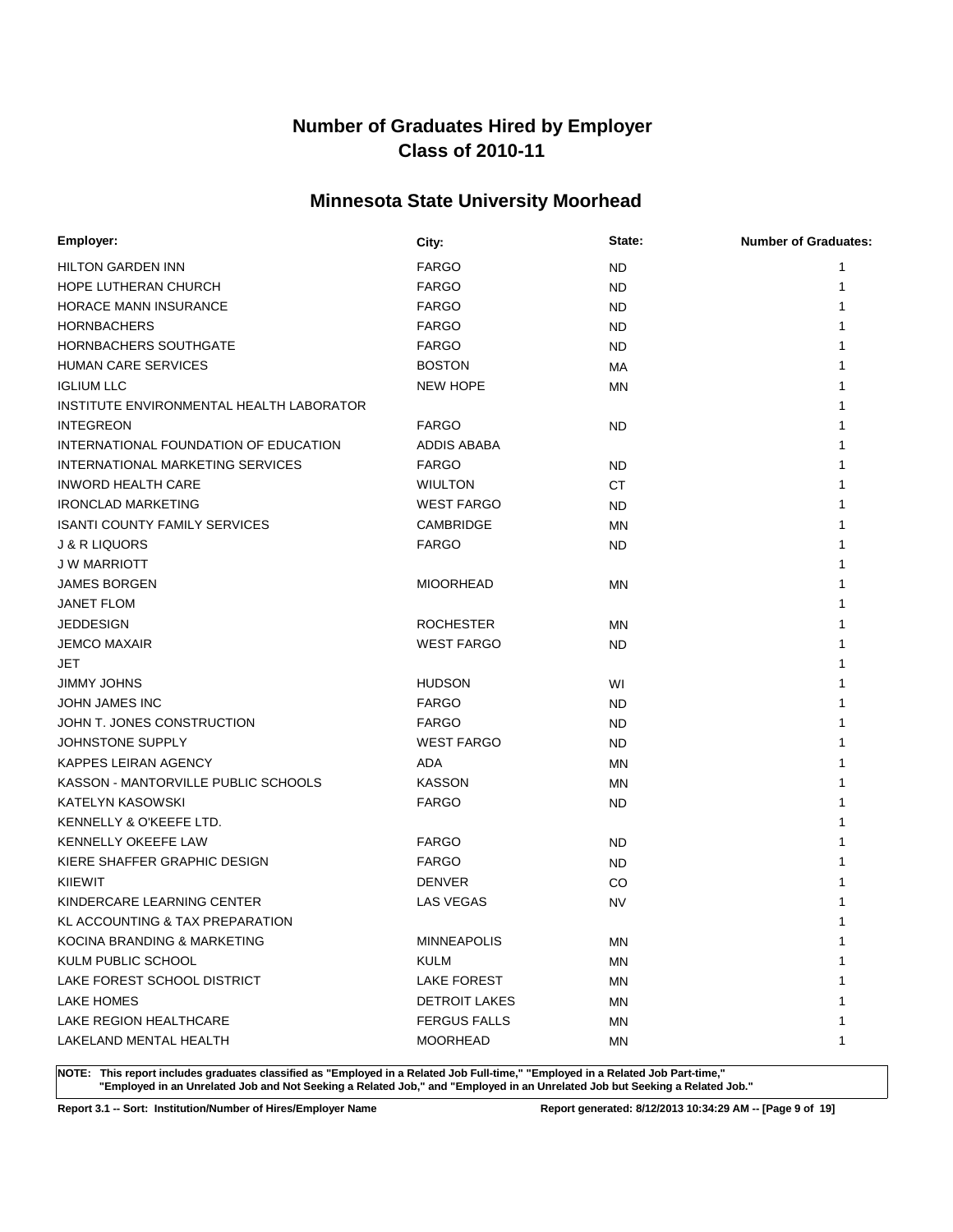# **Minnesota State University Moorhead**

| Employer:                                | City:               | State:    | <b>Number of Graduates:</b> |
|------------------------------------------|---------------------|-----------|-----------------------------|
| LAKELAND MENTAL HEALTH CENTER            |                     |           | 1                           |
| LAKES & PRAIRIES COMMUNITY ACTION PARTNE | <b>MOORHEAD</b>     | ΜN        | 1                           |
| LAKES COUNTRY SERVICE COOPERATIVE        | <b>FERGUS FALLS</b> | MN        | 1                           |
| LAKEWOOD HEALTH SYSTEM                   | <b>STAPLES</b>      | ΜN        |                             |
| LANCASTER PUBLIC SCHOOLS                 | LANCASTER           | ΜN        |                             |
| LARAMIE COUNTY PUBLIC SCHOOLS            | <b>CHEYENNE</b>     | <b>WY</b> |                             |
| <b>LEARNING RX</b>                       | CHANHASSEN          | MN        |                             |
| LEGACY WEALTH MANAGEMENT                 | <b>FARGO</b>        | ND.       |                             |
| <b>LEWIS BURRIS</b>                      |                     |           |                             |
| LIBERTY CLASSICAL ACADEMY                | <b>MAPLEWOOD</b>    | MN        |                             |
| LIFESPAN YOUTH TRANSITION PROGRAM        | <b>BURNSVILLE</b>   | <b>MN</b> |                             |
| LIFETIME FITNESS                         | <b>MOORHEAD</b>     | <b>MN</b> |                             |
| LIL LECTRIC                              | <b>BAINBRIDGE</b>   | <b>WA</b> |                             |
| LILLESTOL RESEARCH                       | <b>FARGO</b>        | <b>ND</b> |                             |
| LISBON PUBLIC SCHOOLS                    | <b>LISBON</b>       | <b>ND</b> |                             |
| LITTLE BLOOMERS PRESCHOOL                | <b>FARGO</b>        | <b>ND</b> |                             |
| LITTLE MIRACLES INC.                     | <b>GRAND FORKS</b>  | <b>ND</b> |                             |
| LITTLEFORK/ BIG FALLS PUBLIC SCHOOLS     | <b>LITTLEFORK</b>   | ΜN        |                             |
| LIVING WATERS CHRISTIAN PRE-SCHOOL       | <b>FARGO</b>        | ND.       |                             |
| <b>LONGHORN STEAKHOUSE</b>               |                     |           |                             |
| <b>LRSD</b>                              | <b>WINNEPEG</b>     |           |                             |
| LUTHER CREST BIBLE CAMP                  | ALEXANDRIA          | ΜN        |                             |
| LUTHER HALL                              |                     |           |                             |
| LUTHERAN SOCIAL SERVICES OF NORTH DAKOTA | <b>FARGO</b>        | ND.       |                             |
| <b>MAGNUM LTD</b>                        | <b>FARGO</b>        | ND.       |                             |
| MAKE A WISH FOUNDATION                   | <b>FARGO</b>        | <b>ND</b> |                             |
| <b>MANDAN PUBLIC SCHOOLS</b>             | <b>MANDAN</b>       | ND.       |                             |
| <b>MANKATO PUBLIC SCHOOLS</b>            | <b>MANKATO</b>      | ΜN        |                             |
| <b>MARCH OF DIMES</b>                    | <b>FARGO</b>        | ND.       |                             |
| <b>MARCUS THEATRE</b>                    | <b>FARGO</b>        | <b>ND</b> |                             |
| <b>MARCUS THEATRES CORPORATION</b>       |                     |           |                             |
| <b>MARKS MANAGEMENT</b>                  | <b>BIG RAPIDS</b>   | MI        |                             |
| MARRIAGE MUST BE MURDER                  | <b>LAS VEGAS</b>    | <b>NV</b> |                             |
| MARY KAY                                 |                     |           | 1                           |
| <b>MARY KINSTLER</b>                     | <b>FARGO</b>        | <b>ND</b> | 1                           |
| <b>MAYO CLINIC</b>                       | <b>ROCHESTER</b>    | ΜN        |                             |
| MAYVILLE STATE UNIVERSITY                | MAYVILLE            | <b>ND</b> |                             |
| <b>MCDONALDS</b>                         | <b>MOORHEAD</b>     | ΜN        |                             |
| <b>MCGLADREY</b>                         | <b>MINNEAPOLIS</b>  | MN        |                             |
| <b>MCGLADRY</b>                          | <b>MINNEAPOLIS</b>  | ΜN        | 1                           |

**NOTE: This report includes graduates classified as "Employed in a Related Job Full-time," "Employed in a Related Job Part-time," "Employed in an Unrelated Job and Not Seeking a Related Job," and "Employed in an Unrelated Job but Seeking a Related Job."**

**Report 3.1 -- Sort: Institution/Number of Hires/Employer Name Report generated: 8/12/2013 10:34:29 AM -- [Page 10 of 19]**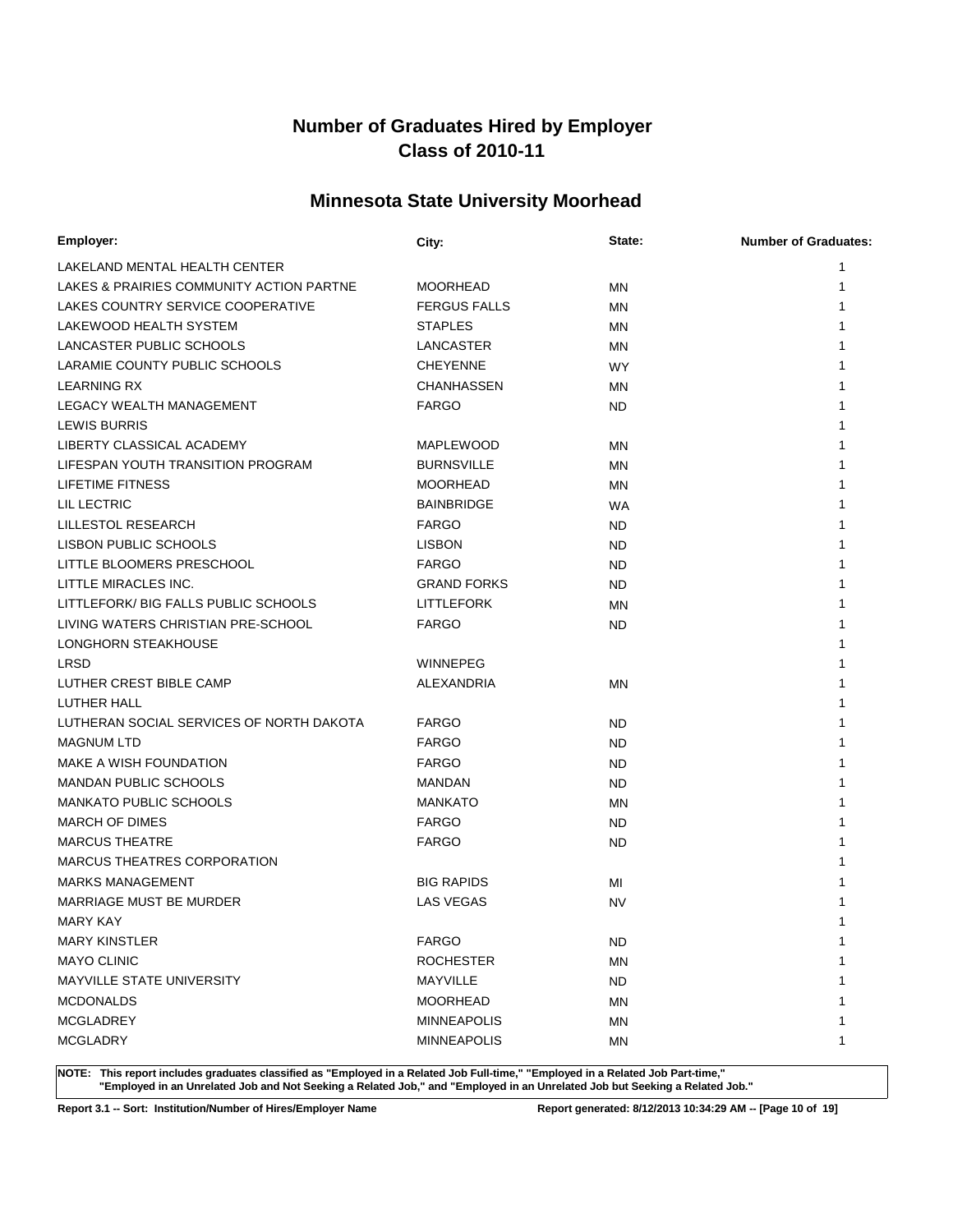# **Minnesota State University Moorhead**

| Employer:                                | City:                  | State:    | <b>Number of Graduates:</b> |
|------------------------------------------|------------------------|-----------|-----------------------------|
| MCGREGOR PUBLIC SCHOOLS                  | <b>MCGREGOR</b>        | <b>MN</b> | 1                           |
| MCMASTER UNIVERISTY                      | <b>HAMILTON</b>        |           | 1                           |
| MCNALLY SCHOOL OF MUSIC                  |                        | MN        | 1                           |
| MCPHAIL CENTER FOR THE ARTS              | <b>ST PAUL</b>         | ΜN        |                             |
| MEDCENTER ONE                            |                        |           |                             |
| MEDCENTER ONE                            | <b>BISMARCK</b>        | ND.       |                             |
| <b>MEDTRONIC</b>                         | <b>BROOKLYN CENTER</b> | ΜN        |                             |
| <b>MEDTRONIC MECC</b>                    | <b>FRIDLEY</b>         | ΜN        |                             |
| <b>MENARDS</b>                           | <b>MOORHEAD</b>        | ΜN        |                             |
| <b>MENARDS</b>                           | <b>BISMARCK</b>        | ND        |                             |
| <b>MENTORMATE LLC</b>                    | <b>MINNEAPOLIS</b>     | ΜN        |                             |
| <b>MERCY MEDICAL CENTER</b>              | MOOSE LAKE             | ΜN        |                             |
| <b>MERRILL CORPORATION</b>               |                        |           |                             |
| <b>MET TRANSIT</b>                       | <b>MINNEAPOLIS</b>     | ΜN        |                             |
| <b>METHODIST HOSPITAL</b>                | <b>ST LOUIS PARK</b>   | MN        |                             |
| METHODS COMMUNICATIONS                   | <b>SALT LAKE CITY</b>  | UT        |                             |
| <b>METRO AREA AMBULANCE</b>              | <b>BISMARCK</b>        | <b>ND</b> |                             |
| <b>MEYER REMODELING</b>                  | <b>DELANO</b>          | MN        |                             |
| <b>MIA MILLS</b>                         | <b>BATTLE LAKE</b>     | <b>MN</b> |                             |
| <b>MICHAEL FOODS</b>                     | <b>MINNETONKA</b>      | MN        |                             |
| MICHAELSON FUNERAL HOME                  | <b>OWATONNA</b>        | <b>MN</b> |                             |
| <b>MICROSOFT</b>                         | <b>FARGO</b>           | ND.       |                             |
| MIDWEST MACHINE TOOLS SUPPLY             | <b>FRIDLEY</b>         | MN        |                             |
| <b>MILIOS SANDWICHES</b>                 | <b>EDEN PRAIRIE</b>    | MN        |                             |
| MINNEAPOLIS HEART INSTITUTE              | <b>MINNEAPOLIS</b>     | <b>MN</b> |                             |
| MINNEAPOLIS INSTITUTE OF ARTS            | <b>MINNEAPOLIS</b>     | <b>MN</b> |                             |
| MINNESOTA LIMITED LLC                    | <b>BIG LAKE</b>        | ΜN        |                             |
| MINNESOTA MARINE ART MUSEUM              | <b>WINONA</b>          | MN        |                             |
| MINNESOTA MONTESSORI                     | <b>SHAKOPEE</b>        | MN        |                             |
| MINNESOTA STATE UNIVERSITY MANKATO       | <b>MANKATO</b>         | MN        |                             |
| MINNESOTA STATE UNIVERSITY MOORHEAD      |                        |           |                             |
| MINNESOTA STATE UNIVERSITY MOORHEAD      | <b>MOORHEAD</b>        | <b>MN</b> |                             |
| MINNESOTAT STATE COMMUNITY AND TECHNICAL | WADENA                 | MN        |                             |
| MINNEWASKA PUBLIC SCHOOL                 | <b>GLENWOOD</b>        | MN        | 1                           |
| MN COMUNITY TECHINICAL COLLEGE           | <b>MOORHEAD</b>        | ΜN        | 1                           |
| MN DNR                                   | BRAINERD               | <b>MN</b> |                             |
| MN RELAY CSD                             | <b>MOORHEAD</b>        | ΜN        |                             |
| MN SCHOOL OF BUSINESS                    | <b>MOORHEAD</b>        | ΜN        |                             |
| MN STATE COLLEGES AND UNIVERSITIES SYSTE | <b>MOORHEAD</b>        | ΜN        |                             |
| MN STATE COMMUNITY AND TECHNICAL COLLEGE | WADENA                 | MN        | 1                           |

**NOTE: This report includes graduates classified as "Employed in a Related Job Full-time," "Employed in a Related Job Part-time," "Employed in an Unrelated Job and Not Seeking a Related Job," and "Employed in an Unrelated Job but Seeking a Related Job."**

**Report 3.1 -- Sort: Institution/Number of Hires/Employer Name Report generated: 8/12/2013 10:34:29 AM -- [Page 11 of 19]**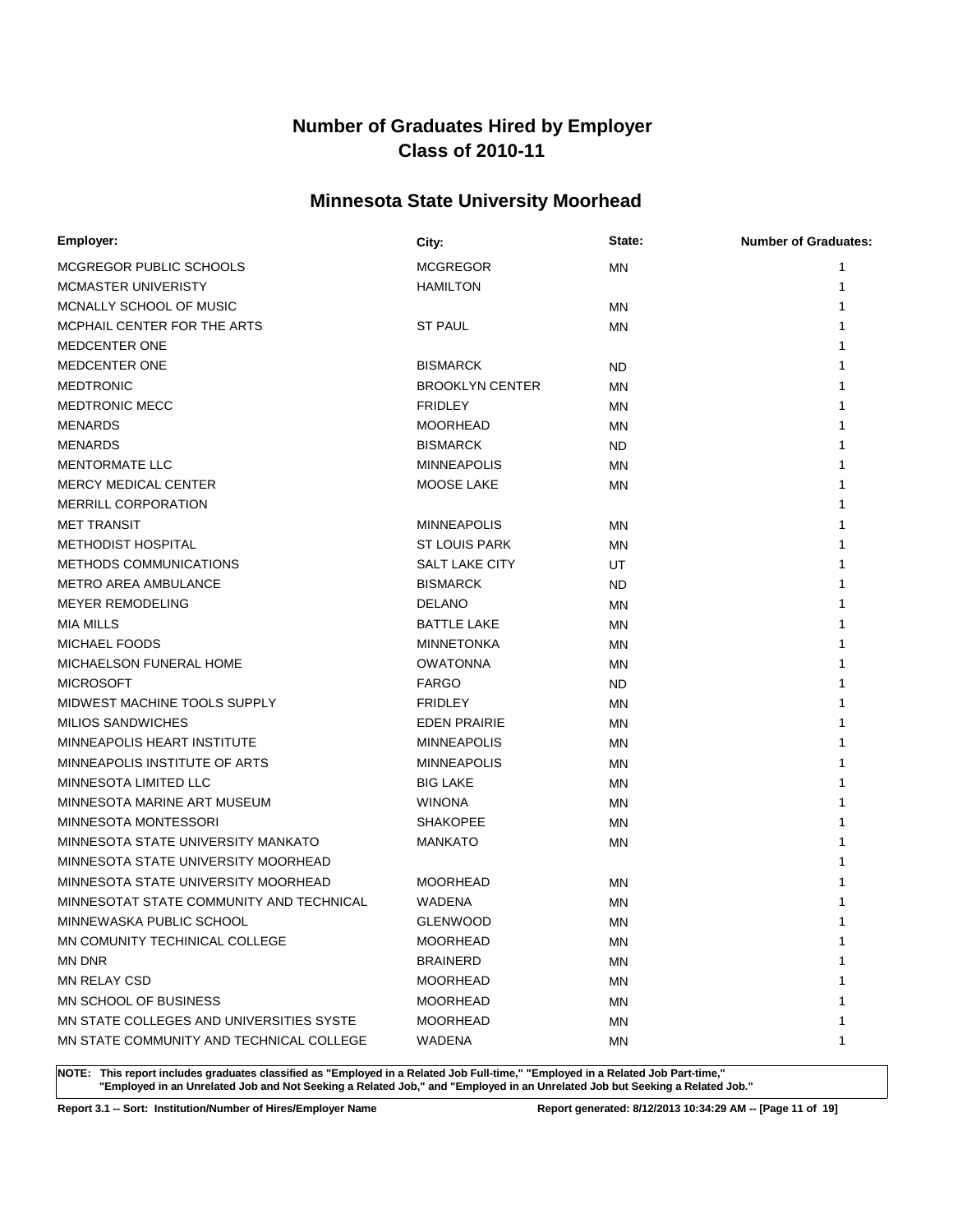# **Minnesota State University Moorhead**

| Employer:                             | City:                  | State:    | <b>Number of Graduates:</b> |
|---------------------------------------|------------------------|-----------|-----------------------------|
| MN STATE UNIV MOORHEAED               | <b>MOORHEAD</b>        | <b>MN</b> | 1                           |
| MN STATE UNIVERSITY MOORHEAD          | <b>MOOHREAD</b>        | MN        |                             |
| MN STATE UNIVERSITY MOORHEAD          | <b>MOORHEAD</b>        | MN        |                             |
| MN STATE UNIVERSITY MOORHEAD LIBRARY  | <b>MOORHEAD</b>        | MN        |                             |
| <b>MOCO DESIGN</b>                    | <b>ROSEVILLE</b>       | MN        |                             |
| <b>MONSANTO</b>                       | <b>GLYNDON</b>         | MN        |                             |
| MONTPELIER PUBLIC SCHOOL              | <b>MONTPELIER</b>      | ND        |                             |
| <b>MOORE ENGINEERING</b>              | <b>FARGO</b>           | <b>ND</b> |                             |
| MOORHEAD PUBLIC SCHOOLS               | <b>MOORHEAD</b>        | <b>ND</b> |                             |
| <b>MOORHEAD PULBIC SCHOOLS</b>        | <b>MOORHEAD</b>        | MN        |                             |
| <b>MORENSON</b>                       | <b>MINNEAPOLIS</b>     | <b>MN</b> |                             |
| MORNING SIDE FILSM LLC                |                        |           |                             |
| <b>MORRIS PUBLIC SCHOOLS</b>          | <b>MORRIS</b>          | <b>MN</b> |                             |
| MORTON COUNTY CORRECTIONAL CENTER     | MANDAN                 | ND        |                             |
| <b>MORTON COUNTY DETENTION CENTER</b> | MANDAN                 | <b>ND</b> |                             |
| <b>MS ENERGY SERVICES</b>             | <b>BAKER</b>           | MT        |                             |
| <b>MSU MOORHEAD</b>                   | <b>MOORHEAD</b>        | <b>MN</b> |                             |
| MSU MOORHEAD MARKETING DEPT           | <b>MOORHEAD</b>        | MN        |                             |
| <b>MSUM IT DEPT</b>                   | <b>MOORHEAD</b>        | <b>MN</b> |                             |
| <b>MSW PHOTOGRAPHY</b>                | <b>DUBUQUE</b>         | IA        |                             |
| <b>MULTIBAN CORPORATION</b>           | <b>NEW HOPE</b>        | <b>MN</b> |                             |
| <b>NANA STUDIOS</b>                   | <b>BISMARCK</b>        | <b>ND</b> |                             |
| <b>NASH FINCH</b>                     | <b>WEST FARGO</b>      | ND.       |                             |
| NASHWAUK-KEEWATIN PUBLIC SCHOOLS      |                        |           |                             |
| NATIONAL AMERICAN UNIVERSITY          | <b>BROOKLYN CENTER</b> | <b>MN</b> |                             |
| <b>NAVTEQ</b>                         | <b>FARGO</b>           | <b>ND</b> |                             |
| ND STATE HISTORICAL SOCIETY           | <b>BISMARCK</b>        | <b>ND</b> |                             |
| <b>NEC INC</b>                        | <b>BOSTON</b>          | МA        |                             |
| NETWORK AND TECHNOLOGY SOLUTIONS INC  | <b>FAROG</b>           | <b>ND</b> |                             |
| NEVERS INDUSTRY                       | <b>MINNEAPOLIS</b>     | MN        |                             |
| NEW CENTURY CHARTER SCHOOL            | <b>HUTCHINSON</b>      | MN        |                             |
| NEW HORIZON ACADEMY                   | EAGAN                  | MN        |                             |
| NEW HORIZON ACADEMY                   | ST MICHAEL             | MN        |                             |
| NEW LONDON SPICER SCHOOLS             | <b>NEW LONDON</b>      | MN        |                             |
| NEW YORK LIFE INSURANCE               | <b>FARGO</b>           | <b>ND</b> | 1                           |
| NEW YORK MILLS PUBLIC SCHOOLS         | <b>NEW YORK MILLS</b>  | MN        |                             |
| <b>NEXUS INFORMATION SYSTEMS</b>      | <b>MINNETONKA</b>      | ΜN        |                             |
| NEXUS INNOVATIONS, INC.               | <b>FARGO</b>           | <b>ND</b> |                             |
| <b>NOAH'S ARK</b>                     | <b>FARGO</b>           | <b>ND</b> |                             |
| <b>NOKIA</b>                          |                        |           | 1                           |

**NOTE: This report includes graduates classified as "Employed in a Related Job Full-time," "Employed in a Related Job Part-time," "Employed in an Unrelated Job and Not Seeking a Related Job," and "Employed in an Unrelated Job but Seeking a Related Job."**

**Report 3.1 -- Sort: Institution/Number of Hires/Employer Name Report generated: 8/12/2013 10:34:29 AM -- [Page 12 of 19]**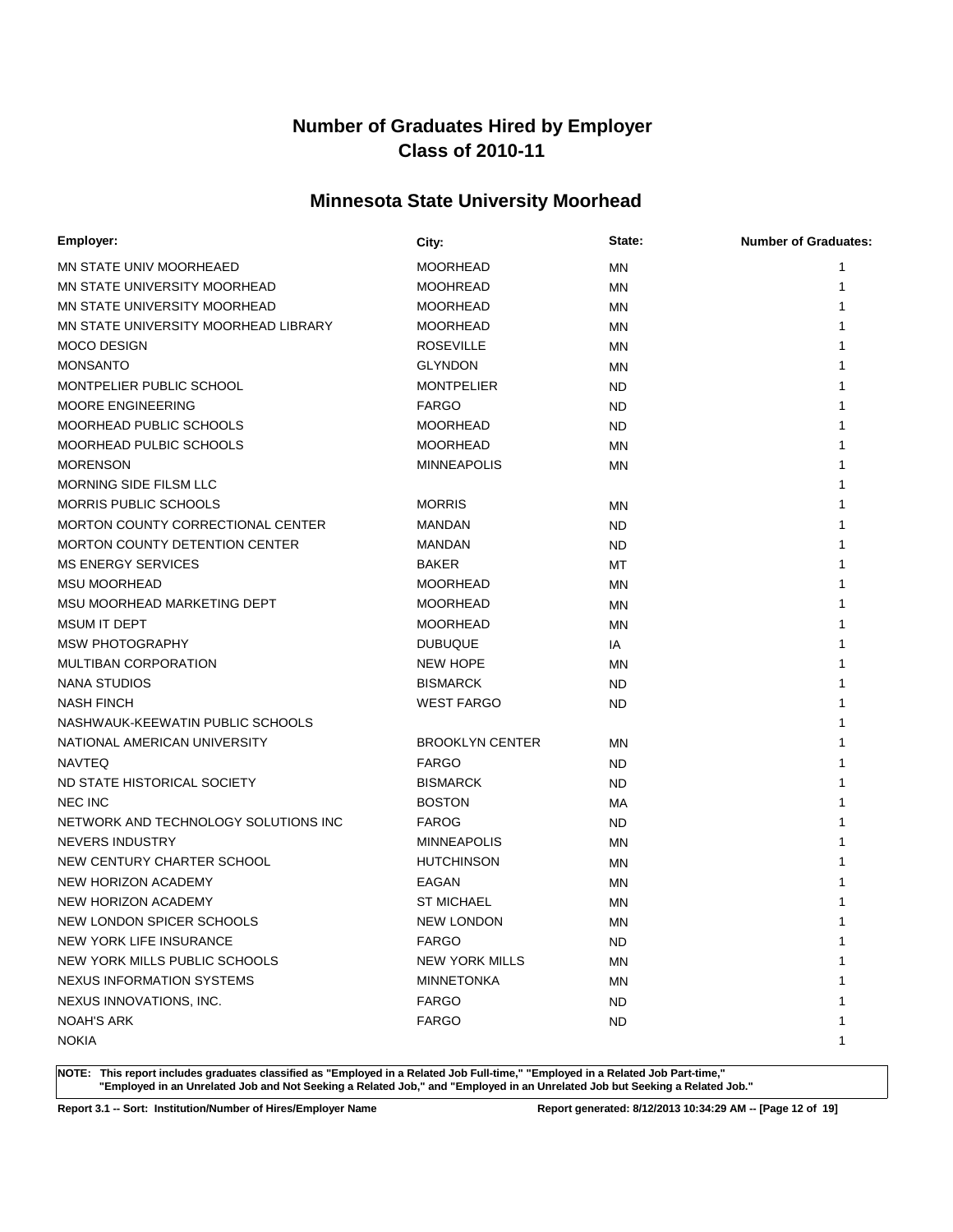# **Minnesota State University Moorhead**

| Employer:                                | City:                   | State:    | <b>Number of Graduates:</b> |
|------------------------------------------|-------------------------|-----------|-----------------------------|
| NOORHEAD PUBLIC SCHOOLS                  | <b>MOORHEAD</b>         | ΜN        | 1                           |
| NORIDAN ADMINISTRATIVE SERVICES          | <b>FARGO</b>            | ND        | 1                           |
| NORMAN COUNTY WEST PUBLIC SCHOOLS        | <b>HALSTAD</b>          | ΜN        |                             |
| NORTH DAKOTA COMMUNITY ACTION PARTNERSHI | <b>FARGO</b>            | ND        |                             |
| NORTH DAKOTA MUSEUM                      | <b>GRAND FORKS</b>      | <b>ND</b> |                             |
| NORTH DAKOTA STATE COLLEGE OF SCIENCE    |                         |           |                             |
| NORTH RIDGE SENIOR LIVING                | <b>NEW HOPE</b>         | ΜN        |                             |
| NORTHEAST METRO INTERMEDIATE SCHOOL DIST |                         |           |                             |
| NORTHERN VIRGINIA COMMUNITY COLLEGE      |                         |           |                             |
| NORTHLAND COMMUNITY & TECHNICAL COLLGE   | <b>EAST GRAND FORKS</b> | <b>MN</b> |                             |
| NORTHLAND NEWS CENTER                    | <b>DULUTH</b>           | <b>MN</b> |                             |
| NORTHWEST BEVERAGE                       | <b>FARGO</b>            | ND.       |                             |
| NORTHWESTERN BANK                        | <b>MOORHEAD</b>         | ΜN        |                             |
| NORTHWESTERN MUTUAL                      | <b>MINNEAPOLIS</b>      | <b>MN</b> |                             |
| OAK HILLS CHRISTIAN COLLEGE              | <b>BEMIDJI</b>          | ΜN        |                             |
| <b>OFFICE MAX</b>                        | <b>CHESAPEAKE</b>       | VA        |                             |
| OFF-THE-WALL ADVERTISING                 | <b>FARGO</b>            | <b>ND</b> |                             |
| <b>OSTER LAW OFFICE</b>                  | <b>FARGO</b>            | <b>ND</b> |                             |
| OUR HOME INC.                            | <b>HERON</b>            | <b>SD</b> |                             |
| <b>PACIFIC &amp; MAINE</b>               | <b>MINNEAPOLIS</b>      | <b>MN</b> |                             |
| PANDA RESTAURANT GROUP                   |                         |           |                             |
| PAPA MURPHY'S                            | <b>FARGO</b>            | <b>ND</b> |                             |
| PARK CHRISTIAN SCHOOL                    | <b>MOORHEAD</b>         | ΜN        |                             |
| PARK CONSTRUCTION CO                     | <b>HAMPTON</b>          | <b>MN</b> |                             |
| PARK NICOLETT HEALTH SERVICES            | <b>ST. LOUIS PARK</b>   | <b>MN</b> |                             |
| PARK NICOLLET HEALTH SERVICES            | <b>SAINT LOUIS PARK</b> | <b>MN</b> |                             |
| <b>PATTON MEDIA</b>                      | <b>GLASTONBURY</b>      | <b>CT</b> |                             |
| <b>PAYLESS</b>                           | <b>FARGO</b>            | <b>ND</b> |                             |
| PEACE GARDEN CONSORTIUM                  | <b>BOTTINEAU</b>        | <b>ND</b> |                             |
| PEAVE CORPS                              |                         |           |                             |
| PEDIATRIC THERAPY PARTNERS               | <b>FARGO</b>            | ND        |                             |
| PEDIGREE TECHNOLOGIES                    | <b>FARGO</b>            | <b>ND</b> |                             |
| PELICAN RAPIDS CHAMBER OF COMMERCE       | PELICAN RAPIDS          | MN        |                             |
| PELOQUIN & MINE PA                       | PERHAM                  | <b>MN</b> |                             |
| PEPSI                                    | <b>FERGUS FALLS</b>     | ΜN        | 1                           |
| <b>PEPSICO</b>                           | <b>MINNEAPOLIS</b>      | <b>MN</b> |                             |
| PERHAM DENT PUBLIC SCHOOL                | <b>PERHAM</b>           | ΜN        |                             |
| PERHAM HEALTH                            | <b>PERHAM</b>           | MN        |                             |
| <b>PETCO</b>                             | <b>FARGO</b>            | ND.       |                             |
| PHOENIX INTERNATIONAL                    | <b>FARGO</b>            | <b>ND</b> | 1                           |

**NOTE: This report includes graduates classified as "Employed in a Related Job Full-time," "Employed in a Related Job Part-time," "Employed in an Unrelated Job and Not Seeking a Related Job," and "Employed in an Unrelated Job but Seeking a Related Job."**

**Report 3.1 -- Sort: Institution/Number of Hires/Employer Name Report generated: 8/12/2013 10:34:29 AM -- [Page 13 of 19]**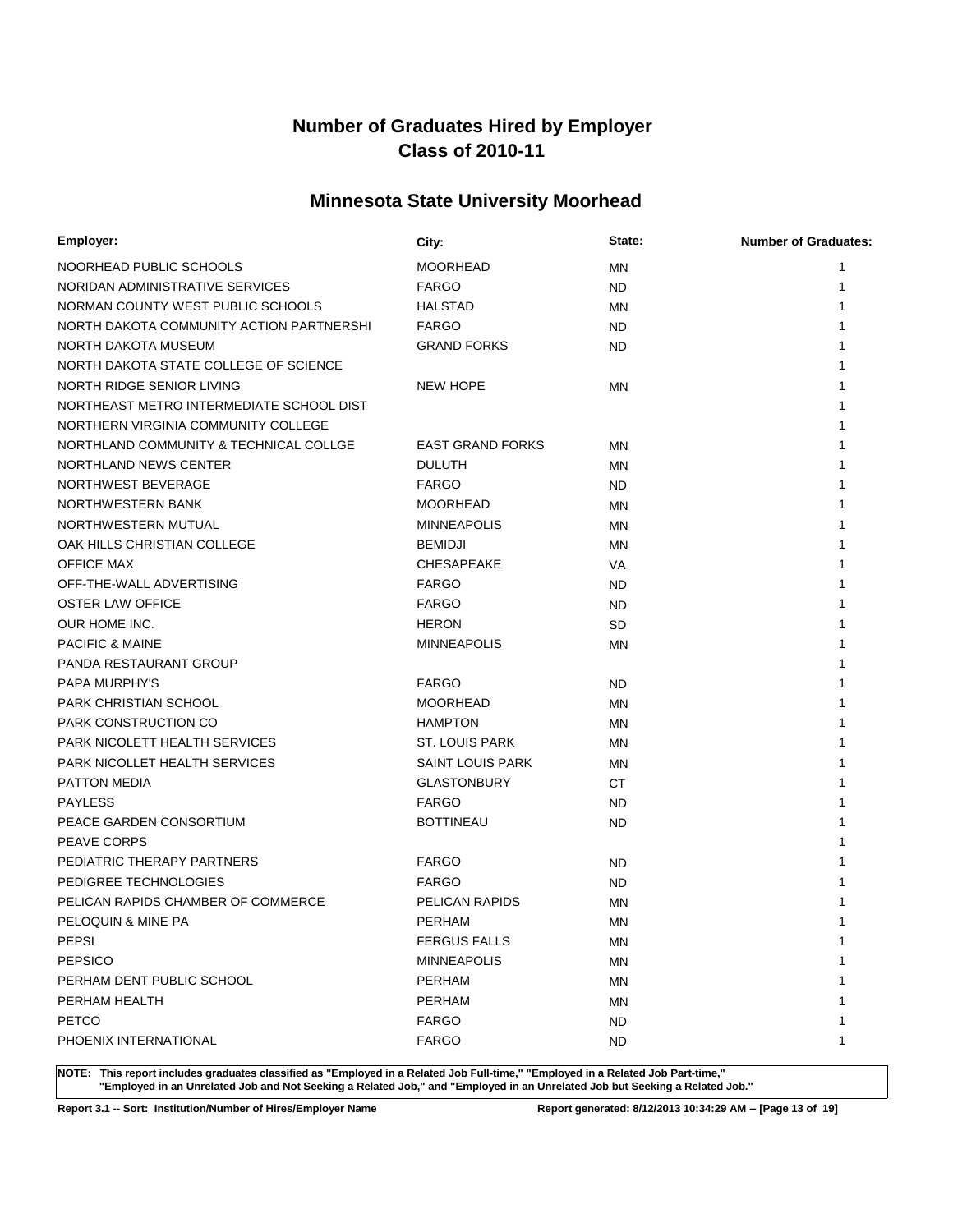# **Minnesota State University Moorhead**

| Employer:                            | City:               | State:    | <b>Number of Graduates:</b> |
|--------------------------------------|---------------------|-----------|-----------------------------|
| PINE RIVER - BACKUS PUBLIC SCHOOLS   |                     |           | 1                           |
| PINE RIVER- BACKUS PUBLIC SCHOOLS    | PINE RIVER          | MN        |                             |
| PINE STREET HOME                     | <b>SAUK CENTRE</b>  | <b>MN</b> |                             |
| PORTRAIT INNOVATIONS                 |                     |           |                             |
| PORTRAIT INNOVATIONS                 | <b>WOODBURY</b>     | <b>MN</b> |                             |
| POWERS LAKE PUBLIC SCHOOLS           | <b>POWERS LAKE</b>  | ND        |                             |
| <b>PRAIRIE CARE</b>                  | MAPLE GROVE         | <b>MN</b> |                             |
| PRAIRIE PUBLIC TV                    | <b>FARGO</b>        | <b>ND</b> |                             |
| PRAIRIE- ST. JOHN'S                  | <b>FARGO</b>        | N         |                             |
| <b>PRAIRIE ST. JOHN'S</b>            |                     |           |                             |
| <b>PRAIRIECARE</b>                   |                     | <b>MN</b> |                             |
| PREMIER THERAPY                      | <b>TACOMA</b>       | <b>WA</b> |                             |
| PRIME ADVERTISING                    | MAPLE GROVE         | <b>MN</b> |                             |
| PRIVATE FAMILY                       |                     |           |                             |
| PRODUCERS FINANCIAL GROUP            | <b>FARGO</b>        | ND        |                             |
| PRODUCTIVE ALTERNATIVES              | <b>FERGUS FALLS</b> | MN        |                             |
| PRODUCTIVE ALTERNATIVES DETOX CENTER | <b>FERGUS FALLS</b> | MN        |                             |
| PROFESSIONAL CONTRACTORS IINC        | <b>BISMARCK</b>     | ND        |                             |
| PROMMERSBERGER COMPANY               | <b>FARGO</b>        | ND        |                             |
| PURPLE DRAGON PRESCHOOL              | <b>KANSAS CITY</b>  | MO        |                             |
| <b>QUALITY CIRCUITS</b>              | <b>FERGUS FALLS</b> | MN        |                             |
| RACHEL CONTRACTING                   |                     |           |                             |
| RADIO FARGO                          | <b>FARGO</b>        | ND        |                             |
| RAILWORKS TRACK SYSTEMS              | LAKEVILLE           | MN        |                             |
| RANSTROM FINANCIAL PLANNING          | <b>FARGO</b>        | <b>ND</b> |                             |
| RASMUSSEN COLLEGE                    | <b>MOORHEAD</b>     | MN        |                             |
| <b>RASMUSSUN</b>                     | <b>MANKATO</b>      | <b>MN</b> |                             |
| <b>RCCSEO</b>                        | <b>MAPLETON</b>     | ND        |                             |
| RECEIVABLES CONTROL CORPORATION      | MAPLE GROVE         | <b>MN</b> |                             |
| RECIEVABLE CONTROL CORPORATION       | MAPLE GROVE         | ΜN        |                             |
| RED LAKE POLICE DEPARTMENT           | <b>RED LAKE</b>     | <b>MN</b> |                             |
| <b>RED RIVER BROADCAST</b>           | <b>FARGO</b>        | ND        |                             |
| <b>RED RIVER HUMAN SERVICES</b>      | <b>WAHPETON</b>     | <b>ND</b> |                             |
| REHABCARE                            | <b>FARGO</b>        | <b>ND</b> |                             |
| REM CENTEAL LAKES                    | LITTLE FALLS        | ΜN        | 1                           |
| REMPRO CONSTRUCTION                  | <b>MOORHEAD</b>     | <b>MN</b> |                             |
| REPOR PHOTOGRAPHY                    | <b>FARGO</b>        | <b>ND</b> |                             |
| RESTAURANT TECHNOLOGY SERVICES (RTS) | <b>FARGO</b>        | ND.       |                             |
| REYNOLDS LAW OFFICE                  | <b>FARGO</b>        | <b>ND</b> |                             |
| <b>RHOMBUS GUYS</b>                  | <b>FARGO</b>        | <b>ND</b> | 1                           |

**NOTE: This report includes graduates classified as "Employed in a Related Job Full-time," "Employed in a Related Job Part-time," "Employed in an Unrelated Job and Not Seeking a Related Job," and "Employed in an Unrelated Job but Seeking a Related Job."**

**Report 3.1 -- Sort: Institution/Number of Hires/Employer Name Report generated: 8/12/2013 10:34:29 AM -- [Page 14 of 19]**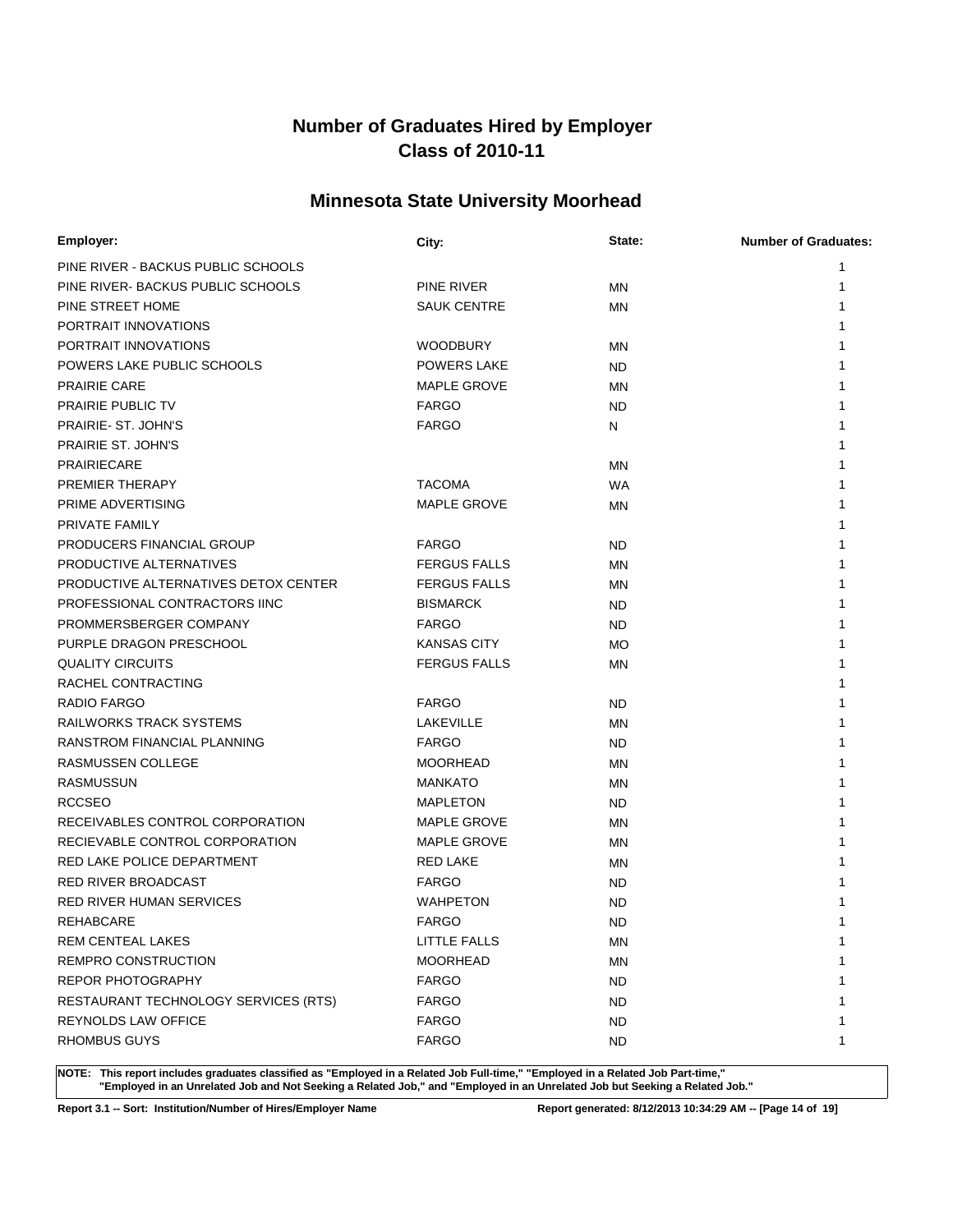# **Minnesota State University Moorhead**

| Employer:                                | City:                 | State:    | <b>Number of Graduates:</b> |
|------------------------------------------|-----------------------|-----------|-----------------------------|
| RICHLAND COUNTY SOCIAL SERVICES          | <b>WAHPETON</b>       | <b>ND</b> | 1                           |
| RIDGEVIEW HOME HEALTH AND HOSPICE SERVIC | <b>WACONIA</b>        | MN        | 1                           |
| RIDGEWOOD COLLEGE                        |                       |           |                             |
| <b>RIVERSTONE</b>                        | ALBUQUERQUE           | <b>NM</b> |                             |
| <b>RJM CONSTRUCTION</b>                  | <b>FARGO</b>          | <b>ND</b> |                             |
| ROBERT ASP ELEMENTARY SCHOOL             | <b>MOORHEAD</b>       | MN        |                             |
| ROCHESTER ARMOURED CAR                   |                       |           |                             |
| ROCHESTER PUBLIC SCHOOLS                 | <b>ROCHESTER</b>      | <b>MN</b> |                             |
| ROCK THE CAUSE                           | <b>MINNEAPOLIS</b>    | <b>MN</b> |                             |
| ROCKWELL COLLINS INC.                    | <b>CEDAR RAPIDS</b>   | IA        |                             |
| RONGLIEN AND SONS                        | <b>BIG STONE CITY</b> | <b>SD</b> |                             |
| ROSHOLT PUBLIC SCHOOL                    | <b>ROSHOLT</b>        | <b>SD</b> |                             |
| ROTHSAY PUBLIC SCHOOLS                   | <b>ROTHSAY</b>        | <b>MN</b> |                             |
| ROYAL CARIBBEAN INTERNATIONAL            | <b>MIAMI</b>          | FL.       |                             |
| <b>RSP MARKETING</b>                     | <b>MINNEAPOLIS</b>    | <b>MN</b> |                             |
| RURAL ENRICHMENT & COUNSELING HEADQUARTE | HAWLEY                | <b>MN</b> |                             |
| RYERSON, INC.                            |                       |           |                             |
| S CISPER                                 |                       |           |                             |
| SAINT PAUL PUBLIC SCHOOLS                | <b>SAINT PAUL</b>     | <b>MN</b> |                             |
| <b>SANFORD</b>                           | <b>FARGO</b>          | <b>ND</b> |                             |
| SANFORD HEALTH                           | <b>BEMIDJI</b>        | <b>MN</b> |                             |
| SANFORD MEDICAL CENTER                   | <b>FARGO</b>          | <b>ND</b> |                             |
| SATSHOT.COM                              | <b>FARGO</b>          | ND.       |                             |
| SAUK RAPIDS RICE SCHOOL DISTRICT         | <b>SAUK RAPIDS</b>    | <b>MN</b> |                             |
| SAYLER ENTERPRISES                       |                       |           |                             |
| <b>SCHEELS</b>                           | <b>FARGO</b>          | ND        |                             |
| <b>SCHEELS ALL SPORT</b>                 | <b>FARGO</b>          | ND.       |                             |
| <b>SCHWEITZER SERVICES</b>               | <b>BISMARCK</b>       | ND        |                             |
| SCORE BROTHERS CONSTRUCTION              | <b>FARGO</b>          | ND        |                             |
| <b>SCOTT COUNTY JAIL</b>                 | <b>SHAKOPEE</b>       | <b>MN</b> |                             |
| SEBEKA PUBLIC SCHOOLS                    |                       |           |                             |
| <b>SENATOR KENT CONRAD</b>               | <b>FARGO</b>          | ND        |                             |
| SEQUOIA CHARTER SCHOOLS                  | <b>PEORIA</b>         | AZ        |                             |
| SHARE HOUSE INC                          | <b>FARGO</b>          | <b>ND</b> | 1                           |
| <b>SHAREHOUSE</b>                        | <b>FARGO</b>          | ND.       | 1                           |
| SHARP MEMORIAL HOSPITAL                  |                       |           |                             |
| SHELTER STUDIOS                          | <b>MINNEAPOLIS</b>    | ΜN        |                             |
| <b>SHERWIN WILLIAMS</b>                  | <b>BROOKLYN PARK</b>  | ΜN        |                             |
| SHILOH CHRISTIAN SCHOOLS                 | <b>BISMARCK</b>       | ND.       |                             |
| SHINERARY MOTORCYCLE                     |                       |           | 1                           |

**NOTE: This report includes graduates classified as "Employed in a Related Job Full-time," "Employed in a Related Job Part-time," "Employed in an Unrelated Job and Not Seeking a Related Job," and "Employed in an Unrelated Job but Seeking a Related Job."**

**Report 3.1 -- Sort: Institution/Number of Hires/Employer Name Report generated: 8/12/2013 10:34:29 AM -- [Page 15 of 19]**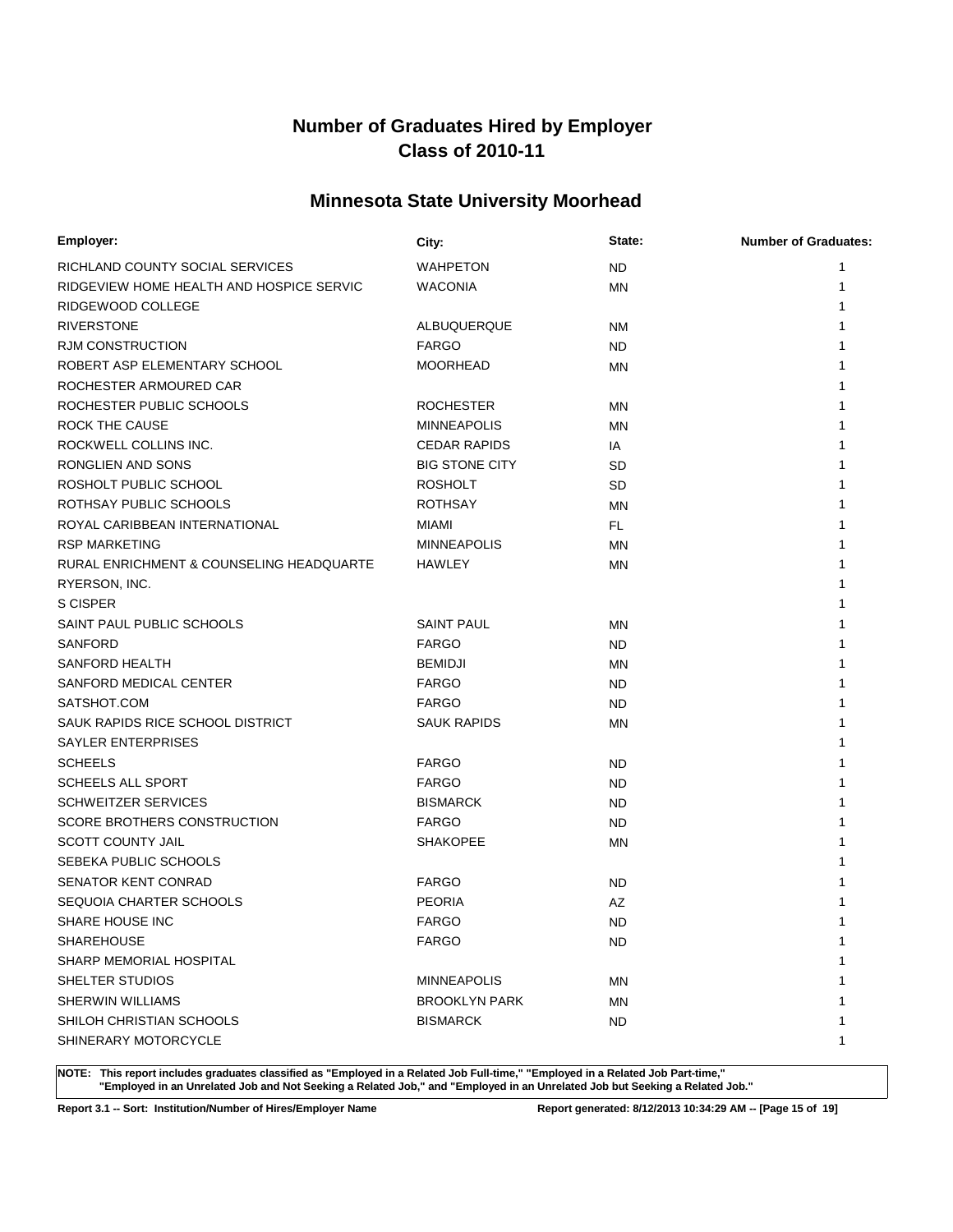# **Minnesota State University Moorhead**

| Employer:                          | City:               | State:    | <b>Number of Graduates:</b> |
|------------------------------------|---------------------|-----------|-----------------------------|
| SIGN & SYMBOL INC                  | <b>FARGO</b>        | ND.       |                             |
| <b>SIMMON FLINT</b>                | <b>GRAND FORKS</b>  | MN        | 1                           |
| SMALL WONDERS DAYCARE              | <b>FARGO</b>        | ND.       | 1                           |
| <b>SMITHS MEDICAL</b>              | ST. PAUL            | ΜN        |                             |
| <b>SNAP FITNESS</b>                | ALEXANDRIA          | MN        |                             |
| SO <sub>4</sub> D <sub>V</sub>     | <b>SMYRNA</b>       | GA        |                             |
| SOLUTIONS BEHAVIORAL HEALTHCARE    | <b>MOORHEAD</b>     | ΜN        |                             |
| SOLUTIONS BEHAVIORAL PROFESSIONALS | <b>MOORHEAD</b>     | ΜN        |                             |
| SOLUTIONS INC                      | <b>MOORHEAD</b>     | <b>MN</b> |                             |
| SOLUTIONS INC.                     |                     |           |                             |
| SOUTHWEST HUMAN SERVICES           | <b>FARGO</b>        | <b>ND</b> |                             |
| <b>SPACE ALIENS</b>                | <b>FARGO</b>        | ND.       |                             |
| SPRING GROVE PUBLIC SCHOOLS        | <b>SPRING GROVE</b> | <b>MN</b> |                             |
| <b>ST ALEXIUS</b>                  | <b>BISMARCK</b>     | ND.       |                             |
| ST CLOUD STATE UNIVERSITY          | ST CLOUD            | MN        |                             |
| ST. ALEXIUS MEDICAL CENTER         |                     |           |                             |
| ST. CLOUD HOSPITAL                 | ST CLOUD            | <b>MN</b> |                             |
| ST. CLOUD RIVER BATS BASEBALL TEAM | ST. CLOUD           | ΜN        |                             |
| ST. DAVIDS CENTER                  | <b>MINNEAPOLIS</b>  | <b>MN</b> |                             |
| ST. JOSEPH AREA HEALTH SERVICES    | <b>PARK RAPIDS</b>  | ΜN        |                             |
| <b>ST. LOUIS CONSTRUCTION</b>      | <b>ROCKVILLE</b>    | MN        |                             |
| ST. MARY CENTRAL HIGH SCHOOL       | <b>APPLETON</b>     | WI        |                             |
| ST. SCHOLASTICA H. SC              | CAMBRIDGE           | <b>MN</b> |                             |
| <b>STANFORD HEALTH</b>             | <b>FARGO</b>        | ND.       |                             |
| <b>STARBUCKS</b>                   |                     |           |                             |
| <b>STARBUCKS</b>                   | <b>MOORHEAD</b>     | ΜN        |                             |
| STARK COUNTY SHERIFF DEPARTMENT    | <b>DICKNSON</b>     | ND.       |                             |
| STARK COUNTY SOCIAL SERVICES       | <b>DICKINSON</b>    | ND.       |                             |
| <b>STATE BANK &amp; TURST</b>      | <b>MOORHEAD</b>     | <b>MN</b> |                             |
| STATE BANK AND TRUST               | ALEXANDRIA          | ΜN        |                             |
| <b>STATE FARM INSURANCE</b>        | <b>EUGENE</b>       | OR.       |                             |
| STATE OF ND                        | <b>FARGO</b>        | ND.       |                             |
| STATE OF NORTH DAKOTA              | <b>BISMARCK</b>     | <b>ND</b> |                             |
| STATE OF SOUTH DAKOTA              |                     |           | 1                           |
| STEP-BY-STEP MONTESSORI SCHOOL     | <b>PLYMONTH</b>     | MN        | 1                           |
| STEVENS COMMUNITY MEDICAL CENTER   | <b>MORRIS</b>       | ΜN        |                             |
| SULLIVAN CONSTRUCTION INC          | <b>WILLISTON</b>    | ND.       |                             |
| SUMMERS MANUFACTURING              |                     |           |                             |
| <b>SUNBEAM PUBLISHING</b>          | <b>TWIN VALLEY</b>  | ΜN        | 1                           |
| <b>SUNBEAM PUBLSHING</b>           | <b>TWIN VALLEY</b>  | ΜN        | 1                           |
|                                    |                     |           |                             |

**NOTE: This report includes graduates classified as "Employed in a Related Job Full-time," "Employed in a Related Job Part-time," "Employed in an Unrelated Job and Not Seeking a Related Job," and "Employed in an Unrelated Job but Seeking a Related Job."**

**Report 3.1 -- Sort: Institution/Number of Hires/Employer Name Report generated: 8/12/2013 10:34:29 AM -- [Page 16 of 19]**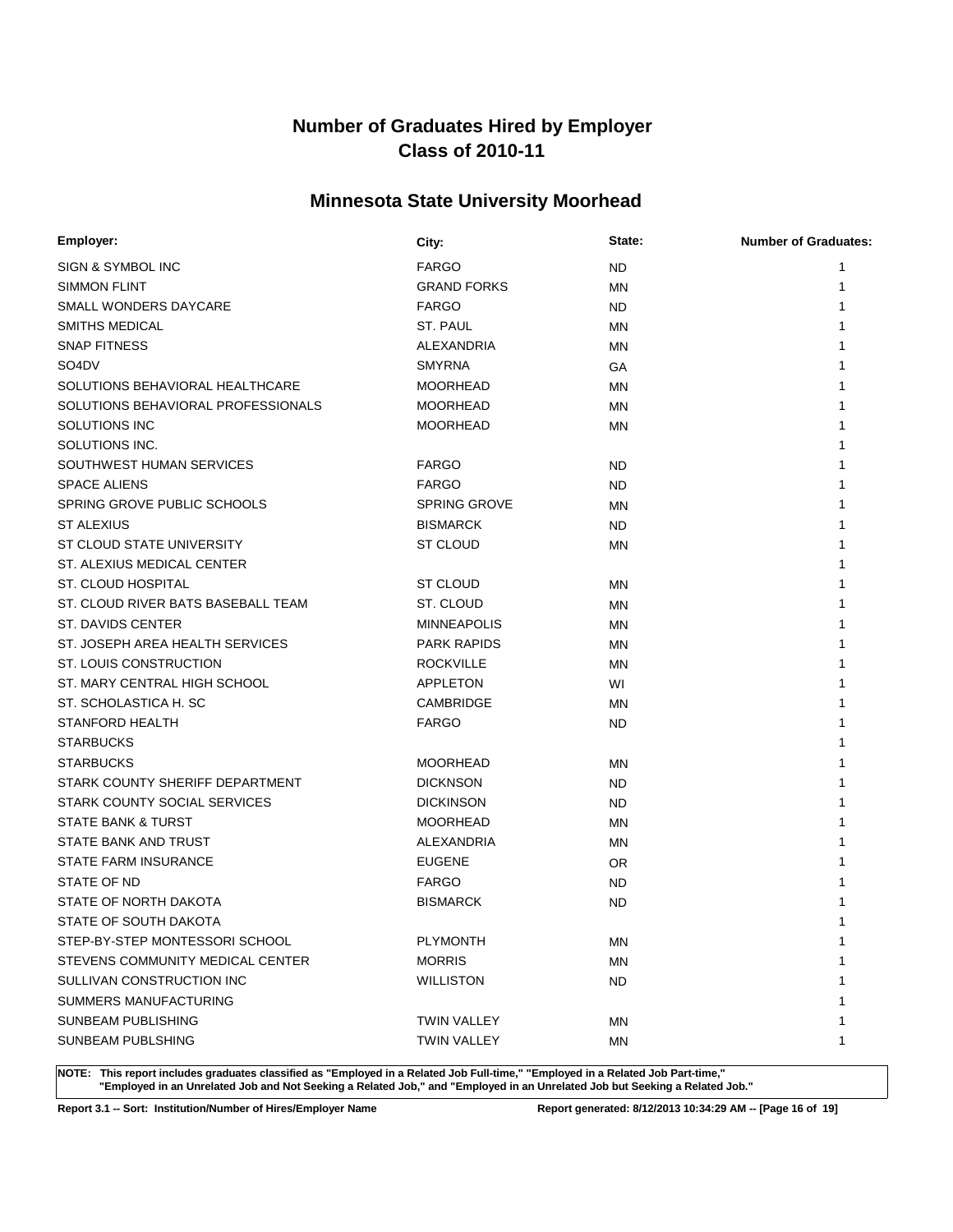# **Minnesota State University Moorhead**

| Employer:                         | City:                | State:    | <b>Number of Graduates:</b> |
|-----------------------------------|----------------------|-----------|-----------------------------|
| SUNDERLAND GROUP                  | <b>FARGO</b>         | <b>ND</b> | 1                           |
| <b>SUNDOG</b>                     | <b>FARGO</b>         | ND        | 1                           |
| <b>SUNSHINE CENTER</b>            | <b>CASSELTON</b>     | ND        | 1                           |
| SUPERIOR INC.                     | <b>INDRED</b>        | ND.       |                             |
| SUPERIOR STEEL SUPPLY, LLC        | <b>SPICER</b>        | MN        |                             |
| SW/WC SERVICE COOPERATIVE         | <b>MARSHALL</b>      | ΜN        |                             |
| <b>SWANSON HEALTH PRODUCTS</b>    | <b>FARGO</b>         | ND.       |                             |
| <b>SWENSON'S CABINETS</b>         | <b>KINDRED</b>       | ND.       |                             |
| SYNSTELIEN COMMUNITY SERVICE      | <b>FERGUS FALLS</b>  | <b>MN</b> |                             |
| <b>TAKEACTION MINNESOTA</b>       |                      |           |                             |
| <b>TARGET</b>                     | <b>MARSHFIELD</b>    | ΜN        |                             |
| <b>TARGET</b>                     | <b>MOORHEAD</b>      | MN        |                             |
| <b>TARGET</b>                     | <b>GRAND FORKS</b>   | ND.       |                             |
| TAX LAW OFFICE, PA                | <b>FARGO</b>         | ND.       |                             |
| <b>TEMP WORKS SOFTWARD</b>        | <b>NEW BRIGHTON</b>  | <b>MN</b> |                             |
| THE ALASKA CLUB                   |                      |           |                             |
| THE FORUM                         | <b>FARGO</b>         | <b>ND</b> |                             |
| THE LODGE ON THE LAKE             | <b>DETROIT LAKES</b> | MN        |                             |
| THE MIAMI VALLEY SCHOOL           | <b>DAYTON</b>        | OH        |                             |
| <b>THOMAS STINAR</b>              | WARREN               | <b>MN</b> |                             |
| <b>THOMSON</b>                    |                      |           |                             |
| <b>THOMSON REUTERS</b>            |                      |           |                             |
| <b>TIC</b>                        |                      |           |                             |
| <b>TIC WYOMING</b>                | <b>CASPER</b>        | <b>WY</b> |                             |
| <b>TIMES RECORD</b>               | <b>VALLEY CITY</b>   | ND        |                             |
| <b>TITAN MACHINERY</b>            | <b>WAHPETON</b>      | ND        |                             |
| TONY FITZPATRICK STUDIES          | <b>CHICAGO</b>       | IL.       |                             |
| <b>TOTAL BALANCE</b>              | <b>FARGO</b>         | ND        |                             |
| <b>TOUCHMARK</b>                  | <b>FARGO</b>         | ND        |                             |
| <b>TOWN &amp; COUNTRY CREDIT</b>  | <b>FARGO</b>         | ND        |                             |
| TOWN AND COUNTRY CREDIT UNION     | <b>FARGO</b>         | ND        |                             |
| TRI CITY CARES, INC.              | <b>STANLEY</b>       | ND        |                             |
| TRI COUNTY SCHOOL                 | <b>KAVSTAD</b>       | <b>MN</b> |                             |
| TRN ABSTRACT & TITLE              | <b>FARGO</b>         | <b>ND</b> | 1                           |
| TROLLWOOD PERFORMING ARTS SCHOOL  | <b>MOORHEAD</b>      | ΜN        | 1                           |
| TROLLWOOD PERFORMING ARTS SCHOOLS | <b>MOORHEAD</b>      | ΜN        |                             |
| <b>TSA</b>                        | <b>FARGO</b>         | <b>ND</b> |                             |
| TURTLE MOUNTAIN TRIBE             |                      |           |                             |
| U.S. AIR FORCE                    |                      |           |                             |
| U.S. ARMY                         |                      |           |                             |
|                                   |                      |           |                             |

**NOTE: This report includes graduates classified as "Employed in a Related Job Full-time," "Employed in a Related Job Part-time," "Employed in an Unrelated Job and Not Seeking a Related Job," and "Employed in an Unrelated Job but Seeking a Related Job."**

**Report 3.1 -- Sort: Institution/Number of Hires/Employer Name Report generated: 8/12/2013 10:34:29 AM -- [Page 17 of 19]**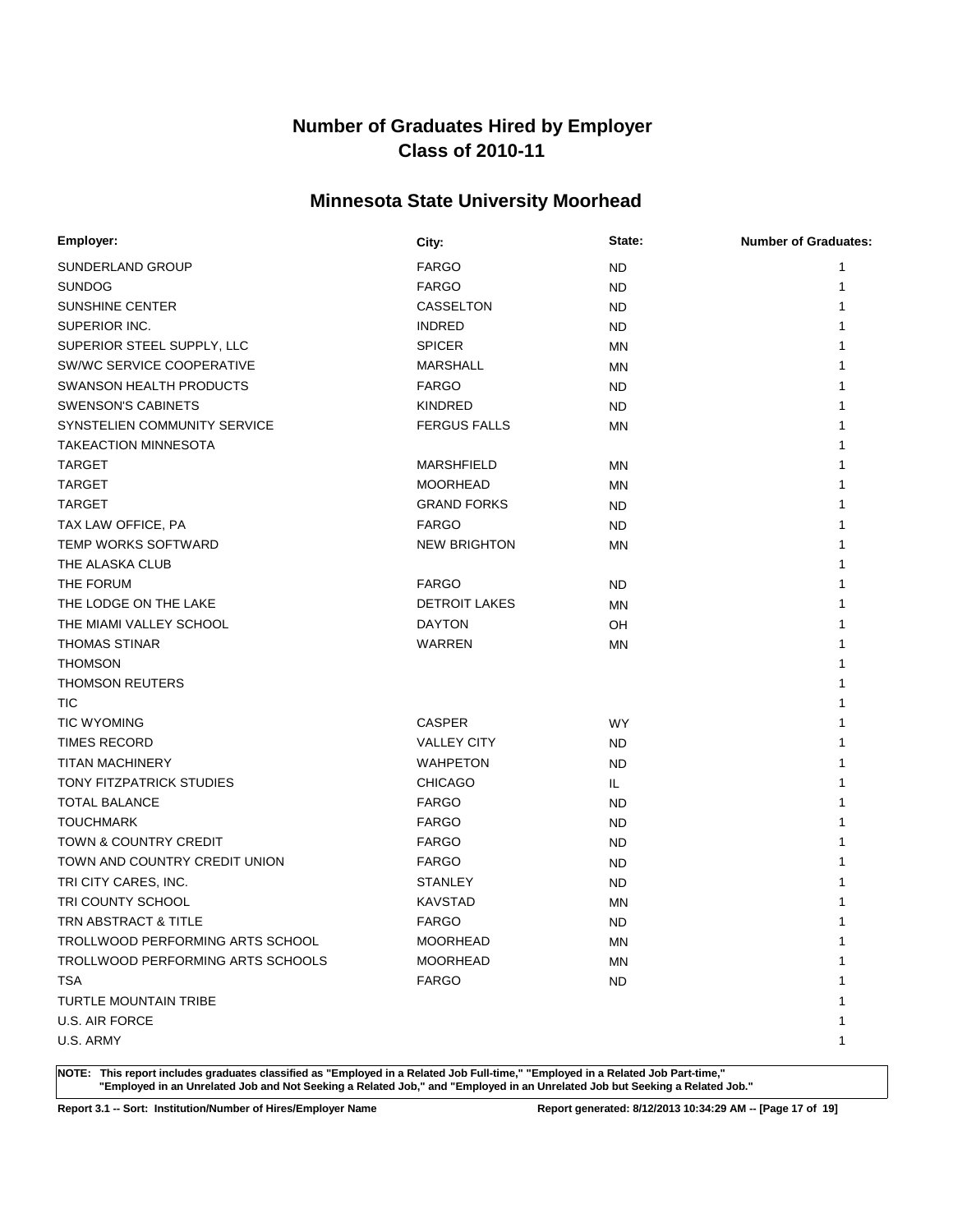# **Minnesota State University Moorhead**

| Employer:                                | City:                  | State:    | <b>Number of Graduates:</b> |
|------------------------------------------|------------------------|-----------|-----------------------------|
| U.S. BANK                                |                        |           | 1                           |
| U.S. BANK                                | <b>FARGO</b>           | ND        | 1                           |
| <b>U.S. MARINE CORPS</b>                 | PENSACOLA              | FL        | 1                           |
| <b>UDALL FOUNDATION</b>                  | <b>WASHINGTON</b>      | DC        |                             |
| ULEN-HITTERDAL PUBLIC SCHOOLS            |                        |           |                             |
| UNDERWATER WORLD                         | <b>MOOLOOLABA</b>      |           |                             |
| <b>UNION STATE BANK</b>                  | <b>FARGO</b>           | ND        |                             |
| UNITED HEALTH                            | <b>BLOOMINGTON</b>     | MN        |                             |
| UNITED STATES CENSUS BUREAU              | <b>FARGO</b>           | <b>ND</b> |                             |
| UNITED STATES NAVY                       |                        |           |                             |
| UNITED WAY OF CASS-CLAY                  | <b>FARGO</b>           | <b>ND</b> |                             |
| UNIV OF MN CHILDREN'S HOSPITAL           | <b>MINNEAPOLIS</b>     | <b>MN</b> |                             |
| UNIVERSITY DIRECTIONS                    | <b>FARGO</b>           | <b>ND</b> |                             |
| UNIVERSITY OF NORTH DAKOTA               | <b>GRAND FORKS</b>     | ND        |                             |
| UNSIGNEDPUNK.COM                         | <b>FARGO</b>           | <b>ND</b> |                             |
| US                                       | <b>FARGO</b>           | ND        |                             |
| <b>US ARMY</b>                           |                        |           |                             |
| US BANK SERVICE CENTER                   | <b>FARGO</b>           | ND        |                             |
| <b>VALLEY CITY STATE UNIVERSITY</b>      | <b>VALLEY CITY</b>     | ND        |                             |
| <b>VERGAS STATE BANK</b>                 | <b>VERGAS</b>          | MN        |                             |
| <b>VERIZON</b>                           | ALEXANDRIA             | MN        |                             |
| <b>VERIZON WIRELESS</b>                  | <b>FARGO</b>           | ND        |                             |
| <b>VETERANS AFFAIRS MEDICAL CENTER</b>   | <b>FARGO</b>           | ND        |                             |
| <b>VIROMED LABORATORIES</b>              | <b>MINNEAPOLIS</b>     | MN        |                             |
| W. ST PAUL MENDOTA HEIGHTS EAGAN SCHOOLS | <b>MENDOTA HEIGHTS</b> | <b>MN</b> |                             |
| WAHPETON POLICE DEPARTMENT               | <b>WAHPETON</b>        | ND        |                             |
| WALGREENS                                | <b>FERGUS FALLS</b>    | <b>MN</b> |                             |
| WALGREENS                                | <b>MOORHEAD</b>        | ΜN        |                             |
| WALKER-HACKENSAK-AKELEY PUBLIC SCHOOLS   |                        |           |                             |
| <b>WALMART</b>                           | <b>DILWORTH</b>        | ΜN        |                             |
| <b>WALMART</b>                           | MILWAUKEE              | WI        |                             |
| <b>WAL-MART</b>                          | <b>DILWORTH</b>        | MN        |                             |
| WARNER & CO INS                          | <b>FARGO</b>           | <b>ND</b> |                             |
| <b>WASECA PUBLIC SCHOOLS</b>             | WASECA                 | MN        | 1                           |
| WASHINGTON NATIONAL INSURANCE            | CARMEL                 | IN        | 1                           |
| <b>WAUBUN PUBLIC SCHOOLS</b>             | <b>WAUBUN</b>          | <b>MN</b> |                             |
| <b>WDAY</b>                              | <b>FARGO</b>           | <b>ND</b> |                             |
| <b>WDAY TELEVISION</b>                   | <b>FARGO</b>           | ND.       |                             |
| <b>WDC PUBLIC SCHOOLS</b>                | WADENA                 | ΜN        | 1                           |
| <b>WELLS FARGO</b>                       |                        |           | 1                           |

**NOTE: This report includes graduates classified as "Employed in a Related Job Full-time," "Employed in a Related Job Part-time," "Employed in an Unrelated Job and Not Seeking a Related Job," and "Employed in an Unrelated Job but Seeking a Related Job."**

**Report 3.1 -- Sort: Institution/Number of Hires/Employer Name Report generated: 8/12/2013 10:34:29 AM -- [Page 18 of 19]**